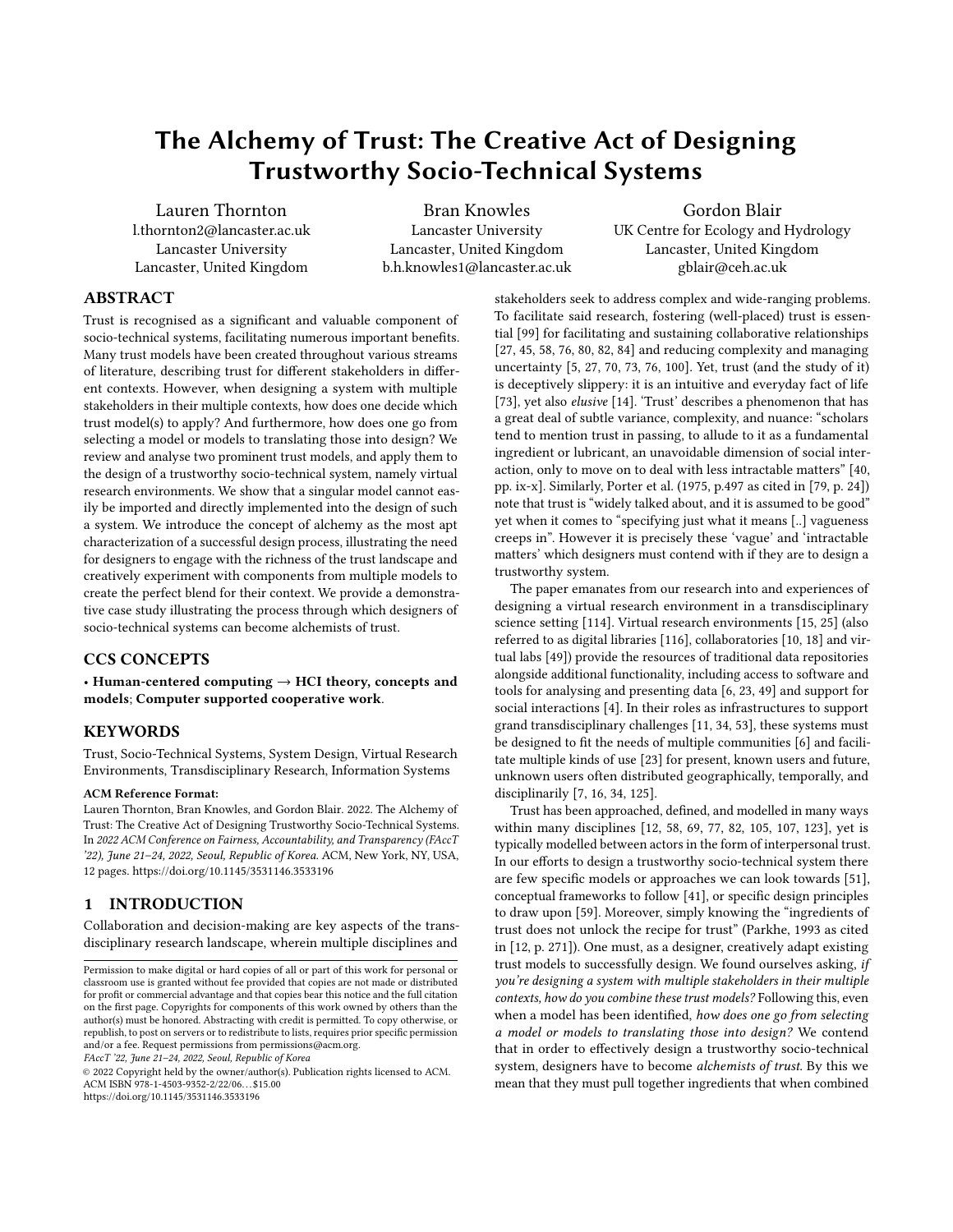produce trust by creatively adapting existing trust models and, further, translating them into practical design.

This paper demonstrates the practice of invoking alchemy and provides an overview of our endeavour to design a trustworthy socio-technical system. We review and analyse two models of trust (Sect. [2\)](#page-1-0) applying them to virtual research environments (Sect. [3\)](#page-4-0). We show that each model returns different results, and that we need to think about combining elements of these into an ensemble model. Finally, we discuss the benefits and limitations of this approach (Sect. [4\)](#page-6-0) and conclude with some thoughts on the applicability of alchemy and the translation of models into practice.

Our research contributes to matters of trust in the design of sociotechnical systems in three ways:

- (1) We draw upon social science and philosophy, providing a clear description and analysis of trust models and their components to afford greater clarity regarding the many relevant considerations when designing trustworthy socio-technical systems.
- (2) We apply these models to our context of virtual research environments, illustrating that it is possible — and beneficial — to deliberately account for the complexities of trust.
- (3) We propose "alchemy" as a useful metaphor to convey the need for designers to creatively combine multiple trust models (or components thereof), using these models to seed thinking about different dimensions of trust.

#### <span id="page-1-0"></span>2 MODELS OF TRUST

Trust is considered a fundamental element of the relationship between people and technology [\[20\]](#page-9-17), yet 'online' trust is different to 'offline' trust (i.e., real-time interpersonal human-to-human trust) [\[20,](#page-9-17) [21,](#page-9-18) [92,](#page-11-9) [109\]](#page-11-10). Whether a socio-technical system as a technology can be trusted is debated [\[82,](#page-10-4) [99\]](#page-11-1) because technologies and systems are not volitional moral agents and so cannot have intentions and free will  $[21, 37, 81, 101, 113]$  $[21, 37, 81, 101, 113]$  $[21, 37, 81, 101, 113]$  $[21, 37, 81, 101, 113]$  $[21, 37, 81, 101, 113]$  $[21, 37, 81, 101, 113]$  $[21, 37, 81, 101, 113]$  $[21, 37, 81, 101, 113]$  $[21, 37, 81, 101, 113]$  – a key requisite of many definitions of trust (cf. [\[78\]](#page-10-16)). However, many state that we can in fact trust technology [\[1,](#page-9-20) [17,](#page-9-21) [56,](#page-10-17) [60,](#page-10-18) [66,](#page-10-19) [68,](#page-10-20) [77,](#page-10-12) [81,](#page-10-15) [107,](#page-11-7) [108,](#page-11-13) [111\]](#page-11-14) as technologies are often perceived  $-$  and responded to  $-$  as social actors [\[66,](#page-10-19) [68,](#page-10-20) [90\]](#page-11-15), and socio-technical systems include not only the technological system itself, but also the organisations, communities, and individual actors surrounding the system, that trust can be placed in [\[30,](#page-9-22) [101\]](#page-11-11) and which contribute to the development of trust [\[58,](#page-10-1) [68,](#page-10-20) [76,](#page-10-2) [77,](#page-10-12) [118\]](#page-11-16). As described in the Introduction, there are no pre-existing models that we can draw upon in our specific context of designing a virtual research environment for transdisciplinary science, therefore we look towards models which account for the varying trustees within a socio-technical system. A wide array of trust models exist, of which several models were considered before utilising the classification for models proposed by Sollner et al. [\[107\]](#page-11-7), which delineates models based on the object in which trust is placed, either trust in a person or in a system [\[107,](#page-11-7) Fig. 1, p. 2]. Based upon this classification we select two well-cited models that speak to our design goal — considering a virtual research environment as a mediator where user-user trust relationships are mediated through the technology and as a trustee where the technology itself is trusted [\[107\]](#page-11-7). For the mediator role, we use the model by Riegelsberger et al. [\[99,](#page-11-1) Fig. 5, p. 399] and for the trustee role,

the model developed by McKnight et al. [\[81,](#page-10-15) Fig. 2, p. 12]. These models are differentiated by the trust that they model, i.e., trust in other users mediated by a system, and trust in the system itself thus focusing on different aspects of trust in socio-technical systems. In the remainder of this section we describe these trust models and their components and begin to apply them to our context.

### 2.1 Mediator Role

The mediator role focuses on trust between users mediated by technology [\[107\]](#page-11-7) (e.g., computer-mediated communication) resembling interpersonal trust in an online environment. For the mediator trust role, we utilise the model developed by Riegelsberger et al. [\[36,](#page-9-23) [97](#page-11-17)[–99\]](#page-11-1) which is based upon the ABI model of interpersonal trust within organisations developed by Mayer et al. [\[78\]](#page-10-16). The ABI model — which includes propensity to trust, perceptions of trustworthiness, willingness to be vulnerable, and factors of perceived trustworthiness (i.e. the characteristics of the trustee are 'ability', 'benevolence', and 'integrity') — has been highly cited and widely used [\[71,](#page-10-21) [82\]](#page-10-4), including: the addition of predictability [\[26,](#page-9-24) [43\]](#page-10-22) and of transparency and identification [\[93\]](#page-11-18); and has been applied to: AI [\[115\]](#page-11-19), online recommendation agents [\[9\]](#page-9-25), computer-mediated communication [\[36,](#page-9-23) [97–](#page-11-17)[99\]](#page-11-1), digital information [\[56\]](#page-10-17), and to model trust in technology based upon user perceptions of a technology as exhibiting more human-like than system-like features [\[66\]](#page-10-19).

Regarding trust in technology, Riegelsberger et al. state that, "in addressing these concerns we incorporate trust in technology in our framework, but we restrict its applicability for technological trustees to the property ability rather than motivation. In many cases trust in technology will be linked to trust in the socio-technical systems which this technology is part of. The full framework can be used to analyze these systems" [\[99,](#page-11-1) p. 388]. Thus, this model is potentially well-suited to the design of transdisciplinary virtual research environments as a socio-technical system, allowing a consideration of factors beyond ability.

2.1.1 Model Components. The trust model developed by Riegelsberger et al. [\[36,](#page-9-23) [97](#page-11-17)[–99\]](#page-11-1) combines two intrinsic properties of a trustee — ability and motivation (based on internalized norms (integrity) and benevolence [\[78\]](#page-10-16)) — alongside contextual properties (motivation based on temporal, social, and institutional embeddedness) proposing that in combination these properties form the basis of trustworthy behaviour [\[36,](#page-9-23) [99\]](#page-11-1). Intrinsic properties are relatively stable attributes of a trustee (ability and motivation), and also of the trustor, e.g. propensity to trust and take risks [\[36,](#page-9-23) [98,](#page-11-20) [99\]](#page-11-1). Ability has domain-specific (e.g., technical knowledge) and general components (e.g., intelligence) [\[99\]](#page-11-1). This mirrors Mayer et al.'s ability characteristic which pertains to the "skills, competencies, and characteristics that enable a party to have influence within some specific domain" [\[78,](#page-10-16) p. 717]. Ability is domain-specific as a trustee may have a high competency or skillset to do a specific task which may not translate to another task, for which they "may have little aptitude, training, or experience" [\[78,](#page-10-16) p. 717]. Motivation is divided into benevolence (related to affective trust) and internalised norms (related to cognitive trust) [\[97\]](#page-11-17). Benevolence, as in Mayer et al.'s model [\[78\]](#page-10-16), refers to the relationship between a trustor and trustee [\[99\]](#page-11-1), reflecting "the extent to which a trustee is believed to want to do good to the trustor, aside from an egocentric profit motive"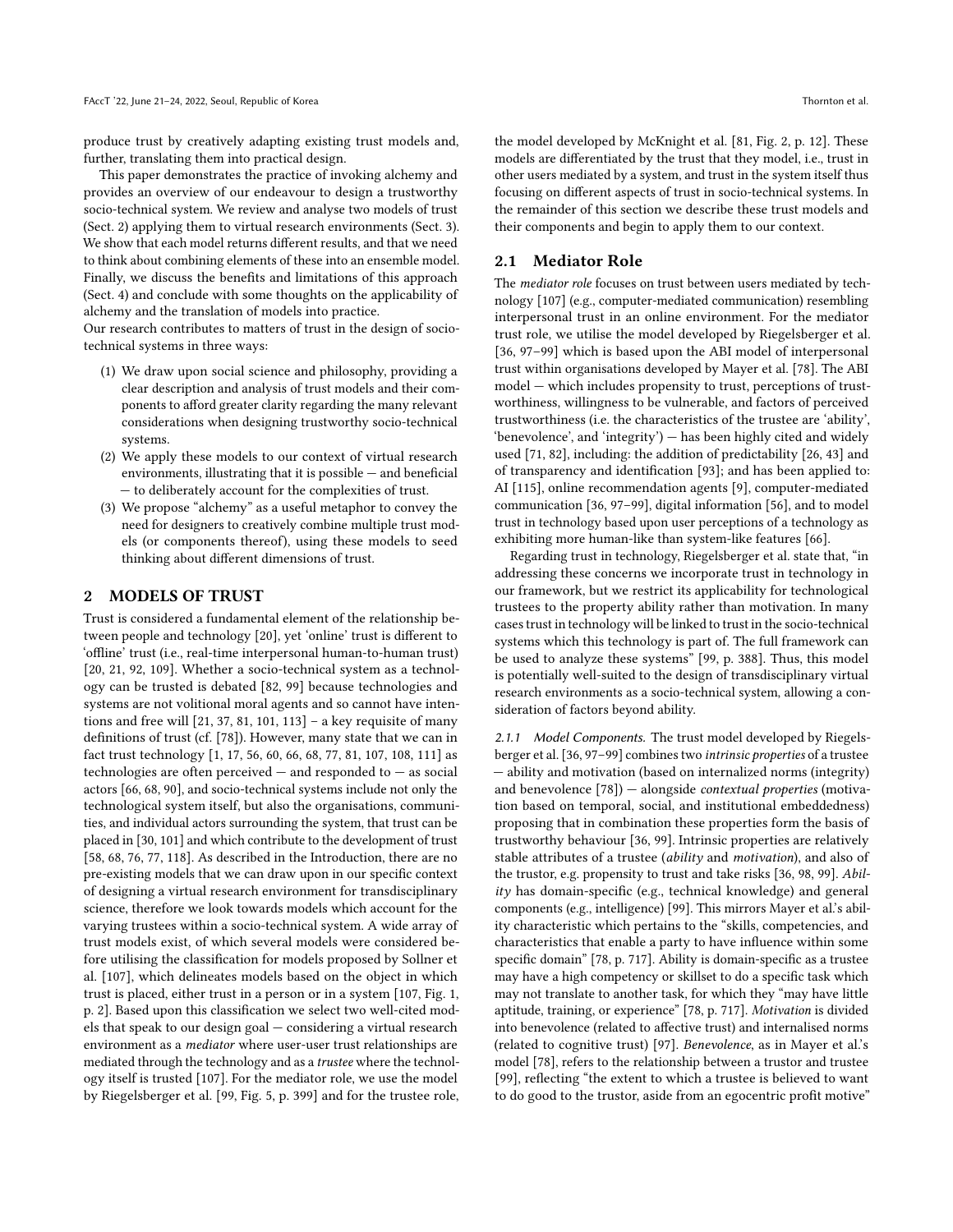[\[78,](#page-10-16) p. 718]. Internalised norms (also referred to as 'dependability' [\[97\]](#page-11-17)) refers to the perception by the trustor that the trustee acts in line with the principles, internalised codes of conduct, norms and values which they claim to act on [\[97,](#page-11-17) [99\]](#page-11-1), bearing similarity to 'integrity' [\[78\]](#page-10-16).

To this, Riegelsberger et al. also include contextual properties, building upon Mayer et al., who noted that "the specific consequences of trust will be determined by contextual factors such as the stakes involved" [\[78,](#page-10-16) p. 726]. Contextual properties provide both positive and negative incentives for trustors and trustees [\[98,](#page-11-20) [99\]](#page-11-1). For instance, temporal embeddedness occurs if there are stable identities, and the trustee has reason to believe that they will interact again in the future and be recognisable [\[98,](#page-11-20) [99\]](#page-11-1). Membership of a community or organisation also support trustworthy behaviour and is 'institutionally assured' because of the likelihood of further encounters [\[99\]](#page-11-1). Social embeddedness refers to a trustee's performance and reputation regarding their honesty, reliability, or dependability and can provide an incentive to fulfil (even without prospect of specific future interaction) because they are socially embedded within a community or organisation and thus reputation is important as it can potentially affect their standing [\[99\]](#page-11-1). Finally, institutional embeddedness reflects the influence on the behaviour of trustees by institutions or organisations, including wider networks and third parties [\[98,](#page-11-20) [99\]](#page-11-1).

The model proposed by Riegelsberger et al. is similar to the model by Mayer et al., as the dynamism of trust is reflected, e.g., ability will change as situation and task change, and reflects the multidimensionality of trust. Both models also consider the development of trust. Mayer et al. propose that integrity and propensity to trust are important at earlier stages of a trust relationship where there may be little to no direct information or interaction ('initial trust'). They then go on to suggest that benevolence may be important as the relationship develops ('continuous trust'), "thus, the development of the relationship is likely to alter the relative importance of the factors of trustworthiness" [\[78,](#page-10-16) p. 722]. Riegelsberger et al. too refer their model to the development of trust, "in first-time or one-time interactions, the signalling of trust-warranting intrinsic and contextual properties is particularly important because no previous experience with a trustee is available. In repeated exchanges, it becomes important to signal identity, as this allows the trustor to extrapolate from knowledge about the trustor that was accumulated in previous encounters" [\[99,](#page-11-1) p. 391]. However, the model by Riegelsberger et al. also departs from the earlier model by Mayer et al., in terms of the trustee. Mayer et al., define trust as "applicable to a relationship with another identifiable party who is perceived to act and react with volition toward the trustor"  $[78, p. 712]$  $[78, p. 712]$  in computer-mediated communication settings, a trustee may or may not be known, as is the case in the transdisciplinary research setting we are designing for.

#### 2.2 Trustee Role

In contrast to mediator role trust models, trustee role trust models do not take an interpersonal trust route, instead focusing specifically on trust in technology in a user-system relationship [\[21,](#page-9-18) [66,](#page-10-19) [68,](#page-10-20) [81,](#page-10-15) [107\]](#page-11-7). The models by Lee, Moray, and See [\[67,](#page-10-23) [68,](#page-10-20) [89\]](#page-11-21); Corritore et al. [\[21\]](#page-9-18); and McKnight et al. [\[81\]](#page-10-15) are prominent models in this area that

fit into the classification of trust models developed by Sollner et al. [\[107\]](#page-11-7). We focus on the model proposed by McKnight et al. [\[81\]](#page-10-15), as it is more appropriate to our setting, in comparison to automative technology, which is programmed to complete certain tasks (cf. [\[68\]](#page-10-20)). McKnight et al.'s model has also been used by Lankton et al. [\[66\]](#page-10-19) to form 'system-like' trust in technology constructs based upon users' perceptions of system features, and, whilst not directly building on the ABI model [\[78\]](#page-10-16) like the mediator role trust model, this model has been compared in terms of trustee characteristics (Sect. 2.2.1).

2.2.1 Model Components. McKnight et al.'s model consists of: propensity to trust general technology (consisting of 'trusting stance' and 'faith in humanity'), institution-based trust in technology ('structural assurance' and 'situational normality'), and trust in a specific technology ('functionality', 'helpfulness' and 'reliability') [\[81\]](#page-10-15). They note that, based on existing trust literature, there is potentially a causal ordering where propensity to trust influences institutionbased trust and indirectly influences trust in a specific technology [\[81\]](#page-10-15). Propensity to trust is a willingness to depend on a technology across situations and technologies. Institution-based trust consists of structural assurance, the belief that appropriate structures such as guarantees, legal and technical measures are in place [\[81,](#page-10-15) [82,](#page-10-4) [105,](#page-11-6) [126\]](#page-11-22), and situational normality that the system is functioning in a predictable, normal and well-ordered way such that one can extend trust to something new in the situation and that taking a risk will lead to a successful outcome [\[3,](#page-9-26) [70,](#page-10-6) [73,](#page-10-7) [81,](#page-10-15) [82\]](#page-10-4). In the context of their model, McKnight et al. note that institution-based trust refers to beliefs about a specific class of technologies (rather than a specific type or instance) within a specific context and focuses on the belief that success is likely because of supportive situations and structures tied to a specific context or a class of trustees: technological situational normality posits that in a normal and well-ordered scenario, a person can extend trust to something new, e.g. when one feels comfortable with the class of technology and technological structural assurance that the structural conditions exist to make success with the technology likely regardless of the characteristics of the specific technology [\[81\]](#page-10-15). Finally, McKnight et al. [\[81\]](#page-10-15) include trusting beliefs in a specific technology which are trustee-specific and based on a relationship with a particular technology.

Trusting beliefs about the favourable attributes of a specific technology are "directly derived from, and are corollaries to, the human-like trust attributes of integrity, competence, and benevolence" yet "are less likely to violate humans' understanding of a technology's capabilities" [\[66,](#page-10-19) p. 883]. Functionality refers to the belief that the specific technology has the capability, functionality, or features to complete a task. It is similar to 'ability' [\[78\]](#page-10-16), assessing the trustee's ability to fulfil a promise, because "they represent users' expectations about the trustee's capability" [\[81,](#page-10-15) p. 5]. Helpfulness refers to the belief that the specific technology provides adequate, effective, and responsive help for users when needed, bearing similarity to 'benevolence' [\[78\]](#page-10-16) but excluding moral agency and volition [\[81\]](#page-10-15). Finally, reliability refers to continuous, reliable operation and predictable response [\[81\]](#page-10-15). McKnight et al. state that in both trust in people and trust in technology, "we hope trustees are consistent, predictable, or reliable" [\[81,](#page-10-15) p. 5], with the distinction being that technology doesn't have volition, but may still have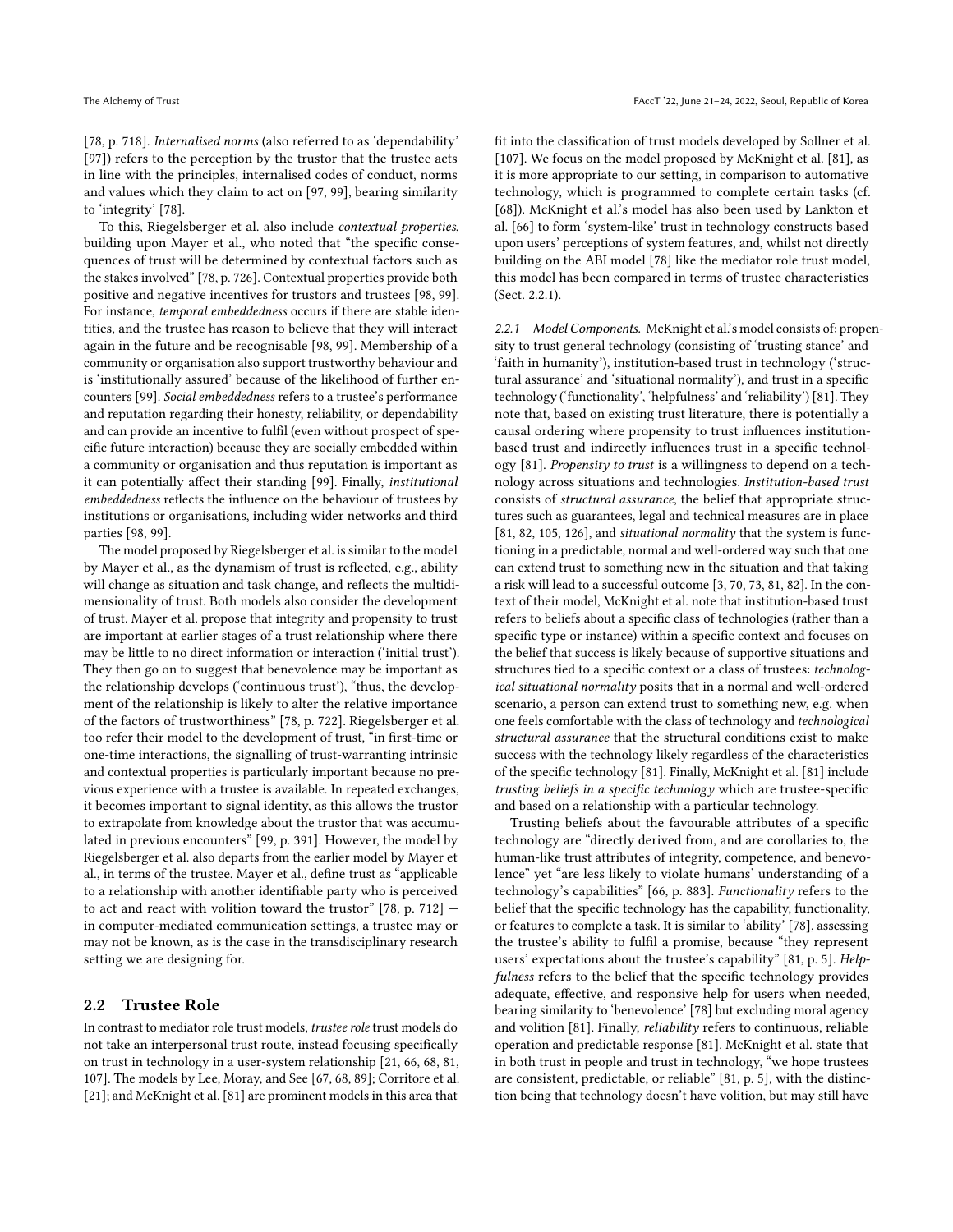flaws or failures. In sum, "these three beliefs reflect the essence of trust in a specific technology because they represent knowledge that users have cultivated by interacting with a technology in different contexts, gathering data on its available features, and noticing how it responds" [\[81,](#page-10-15) p. 9]. They note that these are perceptual beliefs, rather than objective characteristics [\[81\]](#page-10-15). McKnight et al. [\[81\]](#page-10-15) conduct a statistical methodology to validate their model, finding that institution-based trust did not fully mediate the effect of propensity to trust, which had significant direct effects on trust in specific technology.

#### 2.3 Trust Models and Socio-Technical Systems

Viewing a virtual research environment as a socio-technical system, including technical, social, and cultural factors [\[2,](#page-9-27) [8,](#page-9-28) [17,](#page-9-21) [24,](#page-9-29) [55,](#page-10-24) [99\]](#page-11-1), we need to design for potentially competing interests found within a transdisciplinary research setting [\[59,](#page-10-14) [93,](#page-11-18) [104,](#page-11-23) [114,](#page-11-3) [117\]](#page-11-24). However, because trust is emergent for users and their changing contexts, it is dynamic and complex and there is 'no one size fits all' approach [\[17,](#page-9-21) [28,](#page-9-30) [46,](#page-10-25) [59,](#page-10-14) [66,](#page-10-19) [69,](#page-10-11) [76–](#page-10-2)[78,](#page-10-16) [81,](#page-10-15) [87,](#page-11-25) [100,](#page-11-2) [102,](#page-11-26) [103\]](#page-11-27). Trust in data, trust in systems, and trust in people are all interrelated [\[52,](#page-10-26) [57,](#page-10-27) [59,](#page-10-14) [76\]](#page-10-2), but it remains unclear how trust in people (e.g. system designers) either play a role in or mediate trust in systems [\[17,](#page-9-21) [56,](#page-10-17) [60,](#page-10-18) [76,](#page-10-2) [81\]](#page-10-15). Trust in a virtual research environment includes trust in: the data, models and information within; the users and stakeholders associated with the system; and trust in the virtual research environment itself.

2.3.1 Trust in Data. Records, data and documents can be trusted themselves, or be instruments used in order to trust  $[47, 56, 104, 110]$  $[47, 56, 104, 110]$  $[47, 56, 104, 110]$  $[47, 56, 104, 110]$  $[47, 56, 104, 110]$  $[47, 56, 104, 110]$  $[47, 56, 104, 110]$ . Digital information may be evaluated in terms of accuracy, objectivity, validity (soundness and verifiability) and stability (predictability and persistency) [\[56\]](#page-10-17), or in terms of credibility: honesty, expertise, predictability, and reputation [\[21\]](#page-9-18). The ways at which data consumers arrive at their placement or refusal of trust in data are many and varied, consisting of: metadata and supplementary information, the identity of the data producer, the source of the data, community membership, recommendation and reputation, and their own experiences and understanding of the data [\[13,](#page-9-31) [31–](#page-9-32) [33,](#page-9-33) [35,](#page-9-34) [47,](#page-10-28) [53,](#page-10-10) [76,](#page-10-2) [91,](#page-11-29) [112,](#page-11-30) [116,](#page-11-4) [122,](#page-11-31) [123,](#page-11-8) [125\]](#page-11-5). Some of these means of assessment are reliant upon some background knowledge or experience with the data producer or discipline. However, when trusting in data — and particularly in transdisciplinary research it may also be the case that the source or contributor of the data are unique, aggregated, or unknown, making it difficult to base trust upon identity [\[73\]](#page-10-7), e.g. to perceive shared orientations and values. In these scenarios, some forms of continuity may instead be helpful in placing trust [\[19\]](#page-9-35). The issue with this however is that trust in data may not have the assurance of consistency or continuity that is needed; however, virtual research environments themselves can potentially provide some type of identity or continuity.

2.3.2 Trust in People. Trust in people can be considered in terms of development: initial trust occurs before interaction based on indirect, second-hand information e.g., reputation; experience with similar situations, e.g., another individual from the same organisation; or cognitive cues, e.g., categorisation [\[5,](#page-9-1) [71,](#page-10-21) [80,](#page-10-3) [82–](#page-10-4)[84\]](#page-10-5) and continuous trust based on a direct experience or familiarity with the trustee and repeated interaction over time [\[48,](#page-10-29) [69,](#page-10-11) [100\]](#page-11-2). In a

virtual research environment it may be the case that both types of interpersonal trust exist simultaneously for different users. Reputation, knowledge communities, institutional affiliation and past experience may be utilised to establish competence, commitment, and credibility and hence trust in other people [\[21,](#page-9-18) [33,](#page-9-33) [56,](#page-10-17) [112,](#page-11-30) [116\]](#page-11-4). However, this can be challenging online, particularly if a stakeholder does not have any experiential knowledge or prior interactions with others in the community. Trusting in people in these environments can have higher risk and uncertainty, as normal social cues are absent and we cannot see others' actions as we are able to in offline environments [\[29,](#page-9-36) [42,](#page-10-30) [73\]](#page-10-7). Mechanisms to foster trust in people — both known and unknown — can therefore be beneficial, and can aid with other forms of trust, e.g., trust in data as discussed above.

2.3.3 Trust in Systems. Information technology is different to the information itself [\[77\]](#page-10-12), and for some users the role of the information provider may be either the data producer or the virtual research environment. Virtual research environments can be a source of trustworthiness [\[75,](#page-10-31) [123\]](#page-11-8), by providing continuity and a sense of identity ('trust in people' and 'trust in data'). Yoon [\[122\]](#page-11-31) suggests that: organizational attributes, user communities (recommendations and frequent use), past experiences, repository processes (documentation, data cleaning, and quality checking), and users' perception of the repository roles all have an influence in the development of users' trust in repositories. Others, such as Knowles et al. [\[58\]](#page-10-1), have delineated key principles for a 'trustworthy by design' system where security, performance, provenance, translucency, flexibility, value to users, empowerment, and competence were found to be important in their case focusing on trusted data-gathering systems. Lankton et al. [\[66\]](#page-10-19) found that in terms of trusting a technical system, a system may be perceived as either more 'human-like' or 'system-like' which influences the trust assessments users undertake, where characteristics of ability, benevolence, and integrity vs. functionality, helpfulness, and reliability (or both) take prominence respectively. Trust in a virtual research environment as a system may therefore depend on how it is perceived by users, as it has both human-like and system-like functions, and the organisation or institution who hosts the virtual research environment may also be perceived as part of the system, having implications for the relevancy of a given trust model. In the case of the virtual research environment that we are studying there are strong long-standing institutional affiliations and scientific communities, with a history of creating and maintaining data repositories, all of which may be influential in trusting in the system.

As discussed above, trust in people, systems, and data are interconnected [\[52,](#page-10-26) [57,](#page-10-27) [59,](#page-10-14) [76\]](#page-10-2) and cannot be "teased apart in practice" [\[57,](#page-10-27) p. 77]. However, we can begin to unpack some requirements relative to different actors for trust within virtual research environments. For some stakeholders, interpersonal trust is important in forming trust in data and trust in other users of the virtual research environment. This implies the mediator role of trust in technology may be most applicable. Yet for other stakeholders, trust beyond interpersonal relations is needed. Impersonal forms of trust [\[105\]](#page-11-6), i.e. institutional trust, are interrelated with, and supportive of, interpersonal trust, often substituting and complementing each other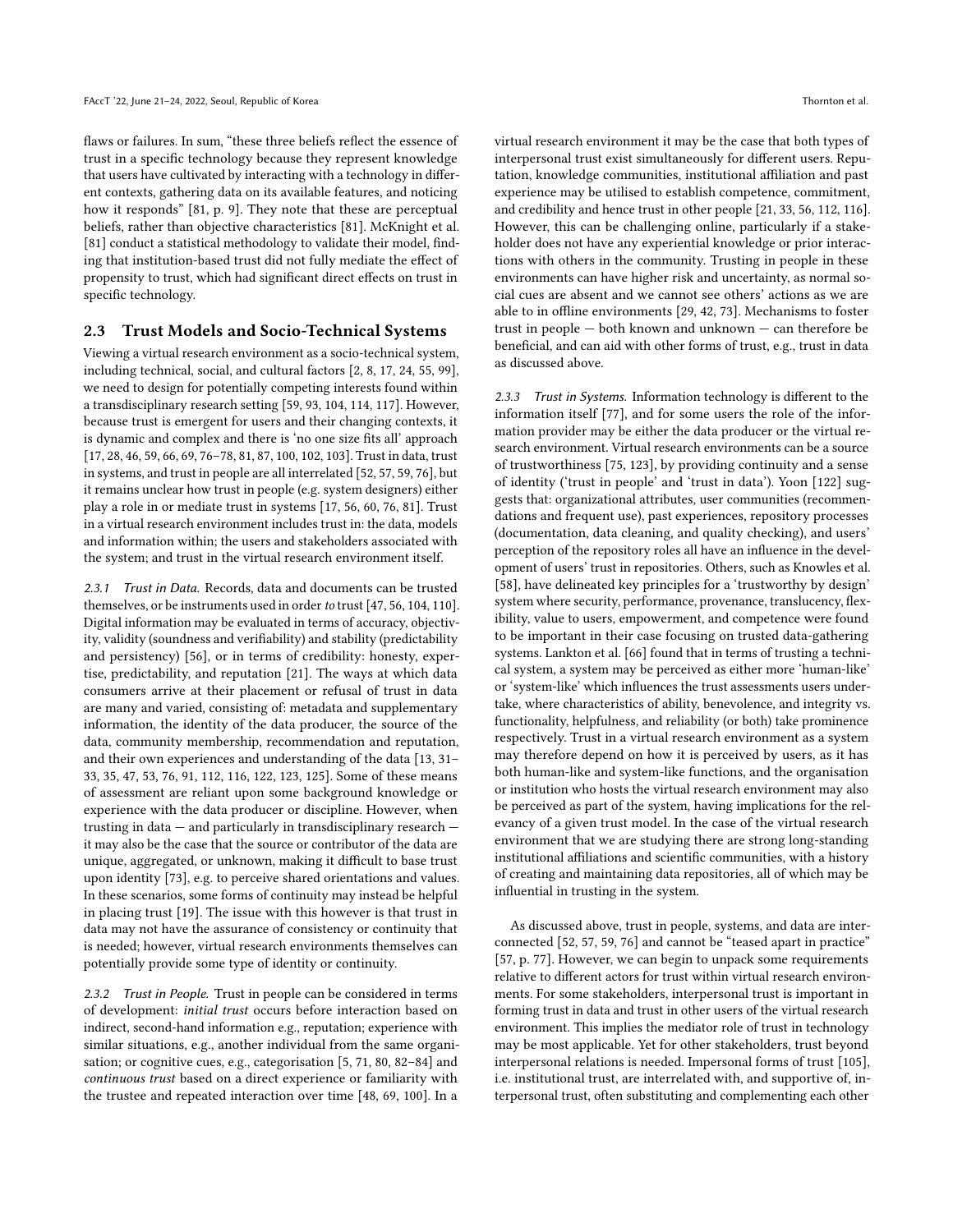[\[12,](#page-9-15) [63,](#page-10-32) [64,](#page-10-33) [106\]](#page-11-32), forming the context within which interpersonal trust can develop [\[124\]](#page-11-33). For instance, those who belong to the same organisation or recognise another user as belonging to an organisation can infer initial trust cues based on this membership, including values and rules of professional conduct associated with it [\[5,](#page-9-1) [22,](#page-9-37) [38,](#page-9-38) [61,](#page-10-34) [70,](#page-10-6) [83,](#page-10-35) [84,](#page-10-5) [86,](#page-10-36) [103,](#page-11-27) [126\]](#page-11-22). However, in transdisciplinary research settings, we are no longer necessarily working within our community of practice, and the work may involve several individuals from different disciplines and backgrounds. When users are working beyond their epistemic community [\[116\]](#page-11-4) there is often little or no familiarity with the data or with other communities in terms of standards and norms [\[23,](#page-9-9) [50,](#page-10-37) [110,](#page-11-28) [116,](#page-11-4) [117\]](#page-11-24). Trust is then placed in the system and the function of it, rather than specific individuals within, helping to navigate loose interpersonal connections [\[44,](#page-10-38) [62,](#page-10-39) [70,](#page-10-6) [73,](#page-10-7) [84,](#page-10-5) [94,](#page-11-34) [96,](#page-11-35) [116,](#page-11-4) [117\]](#page-11-24). The mediator and trustee models we have chosen include elements of institutional trust and the surrounding context of the model, 'contextual properties' [\[99\]](#page-11-1) and 'institution-based trust' [\[81\]](#page-10-15). However, it is unclear with regards to the specific characteristics of the trustee (where both models differ) how these models apply to different stakeholders and to the different forms trust can take within a virtual research environment. Users' perceptions may also determine whether 'trust in systems' refers to virtual research environments or the wider institutions they are connected to, and whether trust in people also extends to those who work within virtual research environments and affiliated institutions, for example.

## <span id="page-4-0"></span>3 APPLYING TRUST MODELS

When coming to design a trustworthy socio-technical system, in this case a virtual research environment, it is clear that assessments, reasons, and willingness to place trust are differentiated amongst stakeholders and that, even when a model (or models) have been identified it remains unclear the approach to be taken and how one determines which model(s) to choose. In this section, we analyse these trust models in the context of a virtual research environment (Table [1\)](#page-5-0), assessing the model fit by turning towards each model component in turn using both literature and our collective experiential knowledge working in this area. As the personality base of trust (propensity to trust and beliefs about others) is subjective and pecific to each trustor, we do not explicitly consider this component, but recognise that resulting trust is highly influenced by this, hence accounting for individualised responses to trust [\[21,](#page-9-18) [39,](#page-9-39) [69\]](#page-10-11).

#### 3.1 Trustee Characteristics

We first consider the mediator role trustee characteristics before moving to the trustee role characteristics. Mediator Role - Ability is important for trust in people, trust in systems, and trust in data. Riegelsberger et al. [\[99\]](#page-11-1) state that ability can be applied to trust in technology, as trust in both systems and people relates to expertise, predictability, credibility, accuracy, authenticity, and availability [\[99\]](#page-11-1). Within the umbrella of technological 'ability' they include: confidentiality, integrity (accuracy and reliability), authentication, non-repudiation, access control, and availability [\[98\]](#page-11-20). A virtual research environment may be trusted to preserve data reliably and accurately as submitted in the long-term [\[122\]](#page-11-31). This applies to trust in data itself, as authenticity, accuracy and credibility of data are

important characteristics in determining whether to place trust [\[33,](#page-9-33) [35,](#page-9-34) [58,](#page-10-1) [104\]](#page-11-23), and to those who created it as trust in data is derived in part from trust in the people who collected it. Trust in both data and the system also arises in part from the trained, expert staff who work within a repository [\[122\]](#page-11-31). The second characteristic, Mediator Role - Motivation - Benevolence is only typically related to forms of continuous interpersonal trust [\[99\]](#page-11-1). However, Riegelsberger et al. note that there can be another type of benevolence, such as from organisations towards consumers [\[99\]](#page-11-1). If we define a virtual research environment as connected to and built by a specific institution or organisation (as in the case of this paper), then benevolence could be appropriate concerning trust in systems, e.g., by signalling the ways in which they go above and beyond to help users with their concerns or expressing their commitments to trustworthy scientific research. Additionally, benevolence can also be connected to data producers, who act (in the most part) benevolently by providing their data to others and, importantly. spending significant time in ensuring that this data is usable, e.g., in terms of thorough documentation – thus a trustee is believed to want to good to the trustor [\[78\]](#page-10-16), regardless of whether the trustor is known or unknown. The final trustee characteristic, Mediator Role - Motivation - Internalised Norms is important for trust in people, e.g., honesty and value congruence. Internalised norms could be applied to the virtual research environment as a system: responsiveness, openness, good will, principles, values, and standards are all connected to internalised norms [\[99\]](#page-11-1). For instance, Yoon [\[122\]](#page-11-31) found that regardless of repository, trust was based on five broad components, of which one, 'organisational attributes' (including integrity and honesty, commitment to users and society, and values) is related to internalised norms. If the organisation or institution that a virtual research environment is connected to promotes these norms, or indeed a specific scientific discipline, then users may be able to ascertain internalised norms. Yoon [\[122\]](#page-11-31) also notes that this is connected to trust in data, as repositories are trusted sources for data. Whilst data itself may not have internalised norms, these can be inferred from either the people or systems it comes from, e.g. honesty is used to determine credibility [\[21\]](#page-9-18).

Turning towards the second trust model and the related trustee characteristics, Trustee Role - Functionality refers to trust in the system and it's capability, functionality, or features to complete a task. A key draw of virtual research environments is that they provide the potential to bring together different information, analysis methods, and ways of working, so functionality may be important for users to trust in the system. Following this, Trustee Role - Helpfulness, relates to the provision of adequate, effective, and responsive help to users, e.g., in terms of a help function. We don't see this as a feature of the system itself in potentially fostering trust for virtual research environment stakeholders by the system itself, however, we do see a potential source of helpfulness emanating from other users or staff to help foster trust in the data and models within a virtual research environment (a point we will return to in Section 3.3). Finally, the last trustee characteristic is Trustee Role - Reliability, that is continuous, reliable operation and predictable response. Consistency is important in terms of system downtime, but consistency or reliability can also be viewed differently in terms of longevity. Continuous, reliable operation is important over the long-term, it is very possible that to decide whether to place trust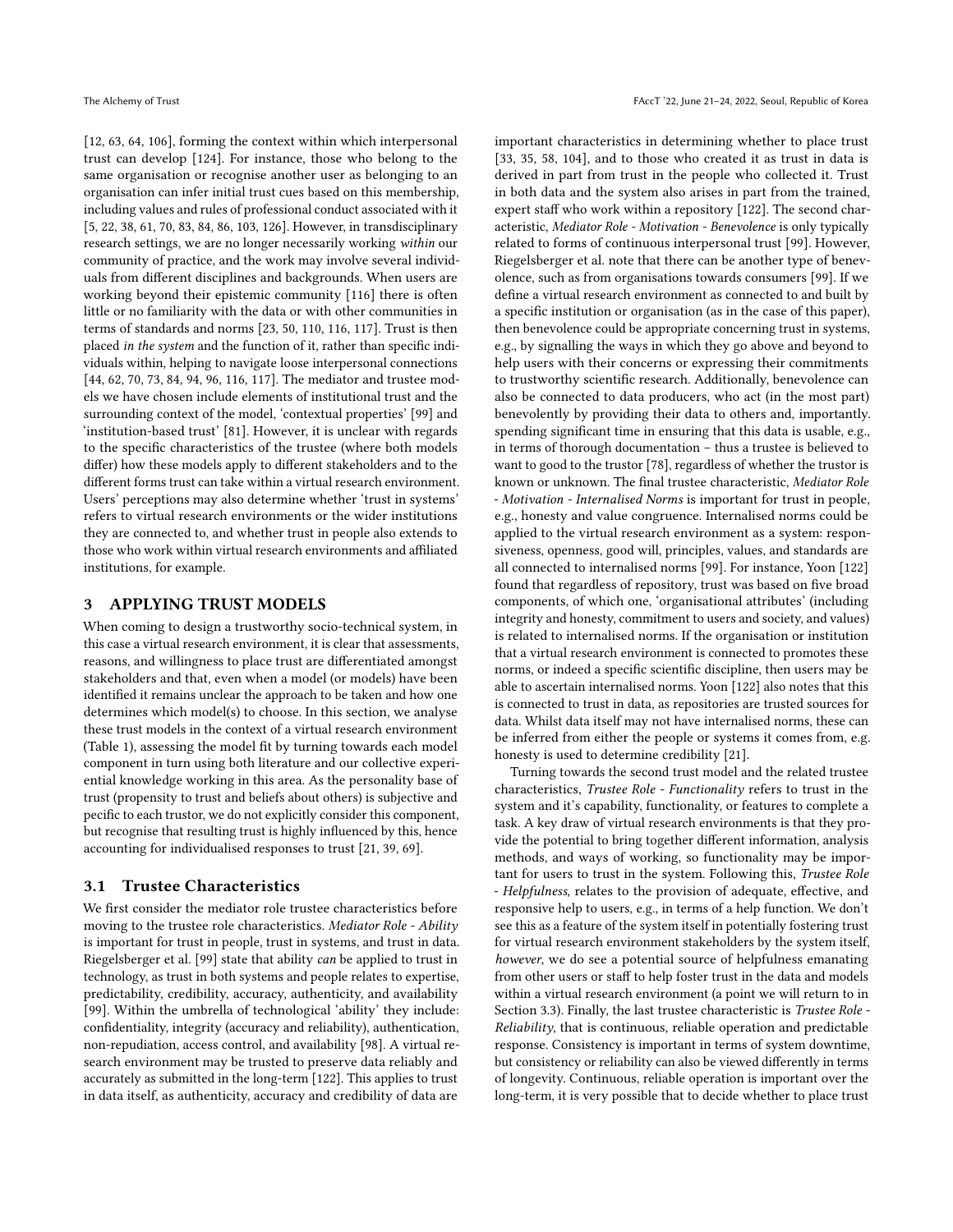<span id="page-5-0"></span>

|                                | <b>Institutional Characteristics</b> | <b>Trustee Characteristics</b>  |
|--------------------------------|--------------------------------------|---------------------------------|
|                                | Temporal Embeddedness                | $A \, b \, il \, i \, \nu$      |
| Mediator Role                  | (TD, TP, TS)                         | (TD, TP, TS)                    |
| (Riegelsberger et al.)         | Social Embeddedness                  | Motivation - Benevolence        |
|                                | (TD, TP)                             | (TP)                            |
|                                | Institutional Embeddedness           | Motivation - Internalised Norms |
|                                | (TD, TP, TS)                         | (TP, TS)                        |
| Trustee Role (McKnight et al.) | Situational Normality                | Functionality                   |
|                                | (TD, TS)                             | (TS)                            |
|                                | Structural Assurance                 | Helpfulness                     |
|                                | (TS)                                 | Reliability                     |
|                                |                                      | (TP, TD, TS)                    |

Key: TD (trust in data), TP (trust in people), TS (trust in systems)

Table 1: Application of trustee and mediator role models to the design of a transdisciplinary virtual research environment

(even if a system is perceived to be trustworthy) may be impacted by the consideration of whether a system will be available in the future. As virtual research environments are not a long-standing feature of the research landscape, this is likely a key consideration. Reliability also relates to the people and data for the same reasons (Sect. 2.3), as consistently reliable and predictable data from a virtual research environment may be important to some users.

#### 3.2 Institutional Characteristics

The surrounding institutional environment of a system is contextdependent. In our case, the virtual research environment we are designing is connected to existing institutions and organisations (universities and research funding bodies), and to a specific core group of scientific communities (though the system is open to a wider range of stakeholders to use). Trust can be developed from knowledge communities and their shared goals, values and identities [\[56,](#page-10-17) [116\]](#page-11-4) and through reputation and recommendation from other community members [\[116,](#page-11-4) [122\]](#page-11-31), but is reliant upon other users being cognizant of these affiliations in order to be able to use this information. Regarding the mediator role trust model, Mediator Role - Temporal Embeddedness relates to trust in the system and data, particularly in terms of longevity (as described by the 'reliability' characteristic, Sect. 3.1). Temporal embeddedness also relates to trust in people, if users are identifiable, it is likely that they want to maintain their reputation and so are encouraged to submit trustworthy data and to act accordingly within the system itself – this is particularly important given the 'barriers to entry' to belong to a scientific community, i.e., a prerequisite level of education and membership [\[99\]](#page-11-1). Trust in people also relates to social embeddedness (if users are members of these communities for the foreseeable future) and institutional embeddedness (if users are colleagues or members of the same community). Mediator Role - Social Embeddedness concerns reputation and recommendation, and relates to the trustee attributes of honesty, reliability, and dependability ('ability') [\[99\]](#page-11-1). As discussed in Section 2.3, this can be important with regards to trust in people and trust in data, formed through either reputation or recommendation. Even without the possibility of future direct interaction between a data producer and a data consumer, reputation is precious, being built over time through sustained effort, and can be 'lost' [\[84\]](#page-10-5). Finally, Mediator Role - Institutional

Embeddedness may be important in forming trust in data, according to standards, policies, or rules of conduct, e.g., Dublin Core. If the system is connected to an institution or organisation, this can also help with forming trust in the system. Institutions can also signal personal attributes such as ability or honesty, and if membership is difficult to attain, it can signal information about the members' intrinsic properties or their professional qualifications [\[99\]](#page-11-1).

Finally, we apply the institutional characteristics from the trustee role trust model to our design context. Trustee Role - Technological Structural Assurance would refer in this case to a belief that success is likely with our specific system because structural conditions such as guarantees, contracts, and support are in place with the general type of technology [\[81\]](#page-10-15). In this research setting, there are no guarantees or contracts as may be found in a commercial or organisational setting. However, support may be possible if the virtual research environment is affiliated with an institution or organisation. In this case, the user may perceive that, owing to this connection, there is either some type of guarantee (e.g., institutional association) or technical support available (e.g., from associated staff). This could potentially apply to data—as discussed above, inferences can potentially be made from a virtual research environment to data, i.e., policies guaranteeing quality or methods of recourse to query or correct data. Secondly, Trustee Role - Technological Situational Normality would be relevant if users have experience with virtual research environments (or similar) generally, they may therefore feel that success is likely in this instance with this specific virtual research environment. In our specific context, certain user groups do have a lot of experience with data repositories, but little experience with virtual research environments. It may be possible to capitalise on this, as similar communities and institutions are involved with both, thus helping users to construct a new situational normality in the presence of the introduction of new technology; however it is unlikely that across the board users will have this feeling of ease with the class of technologies generally. Situational normality could however apply to data: if users have ease and experience with data generally (e.g., data type, format, source, and topic), this may apply to specific data.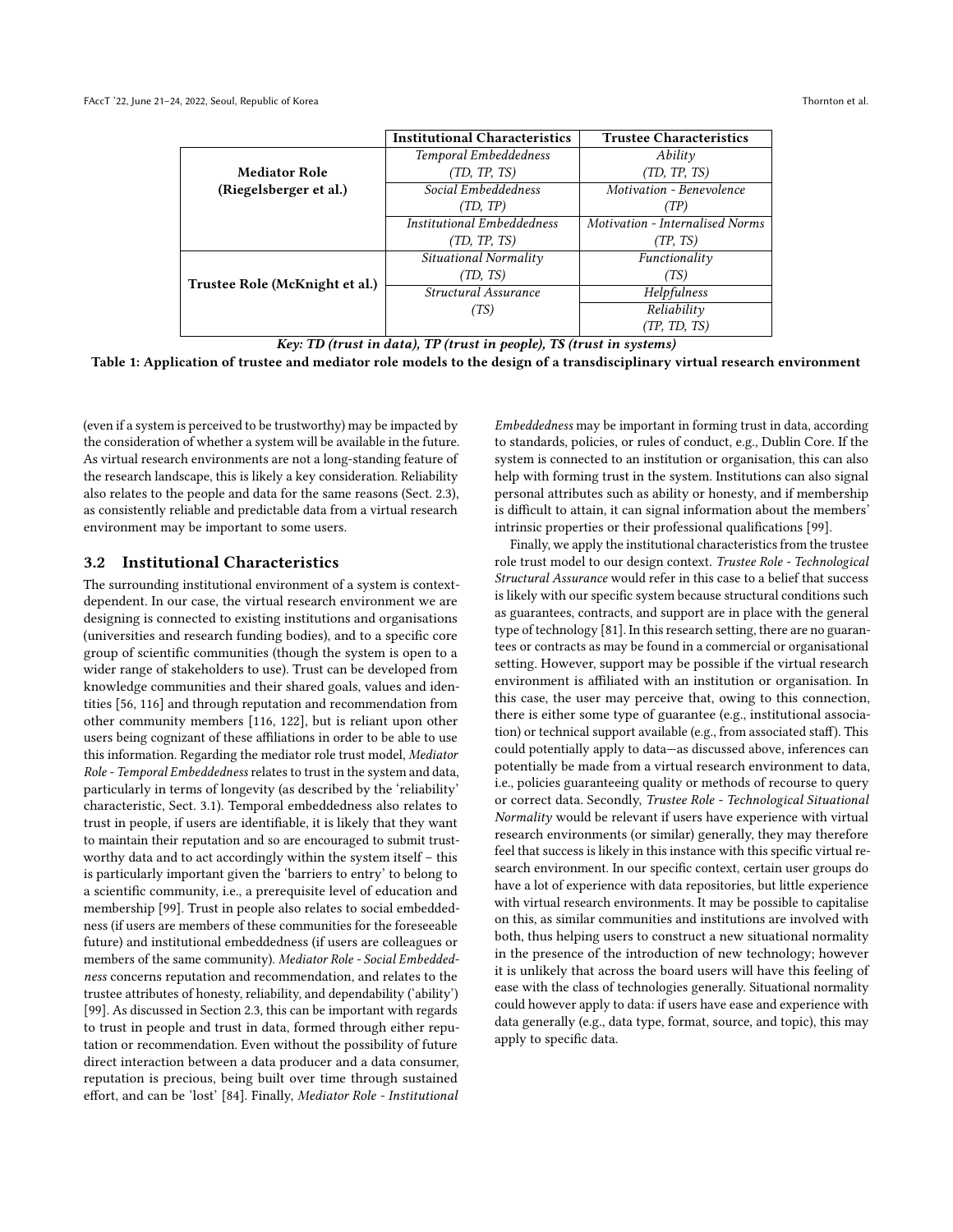#### 3.3 Further Characteristics

Trust in data, people, and systems are all interrelated and as we have shown, cannot be completely disentangled. We have found connections between components of trust models and our design of a virtual research environment (Table [1\)](#page-5-0), and we have also noted some potential connections between model components and different types of trust but did not directly include these in the table.

3.3.1 Trustee Characteristics. Regarding trustee characteristics, trust in data relates directly to 'ability' from the mediator role model and 'reliability' from the trustee role model, but could, through connections with trust in people and trust in systems, also connect to 'benevolence', 'internalised norms', 'functionality', and 'helpfulness'. For instance, trust can be inferred from the benevolence and internalised norms of data providers. Data cannot itself be benevolent, but there are connections between the different trusts. Likewise, a system itself cannot be benevolent, but this trustee characteristic could apply if the system is perceived as connected to an institution or organisation. We felt that 'functionality' could potentially be related to trust in data but not directly connected, recognising that data could help users to complete a task and hence fall under the definition of functionality. We did not connect 'helpfulness' to any form of trust, owing to the specific definition of this trustee characteristic as 'a help function' by McKnight et al. [\[81\]](#page-10-15). However, we do see potential for this trustee characteristic, emanating from other users in the virtual research environment, which may help to foster trust in the system (e.g., recommendation of a virtual research environment) or in the data (e.g. to help with understanding). As would be expected given the rationale of the model, trust in systems aligned with the trustee role model characteristics of 'functionality' and 'reliability'. Likewise, regarding trust in people, we did find all the mediator role trust model characteristics to be connected, which is to be expected given the purpose of the model, i.e., trust in people mediated by systems.

3.3.2 Institutional Characteristics. We found the institutional characteristics of both trust models to be applicable to trusting in the system, but with mixed results for trust in people and trust in data. For instance structural assurance is applicable to virtual research environments, as it includes guarantees of preservation and sustainability by virtue of the system itself [\[121\]](#page-11-36), and can relate to further guarantees at the institutional level (e.g. the virtual research environment we are involved with is connected to a research data centre, and thus connotes longevity and quality of data). This can potentially relate to trust in data in that it is retrieved from these systems, hence having assurances. We found weaker applicability in terms of situational normality, for the reasons outlined previously, but expect that this is dynamic, and may potentially change once users have more experience. Regarding both structural assurance and situational normality, Riegelsberger et al. [\[99\]](#page-11-1) connect these to their contextual property of 'institutional embeddedness'. Perhaps surprisingly, we found that institutional embeddedness was applicable to all three forms of trust, in comparison to the institution-based trust characteristics of the trustee model. This is potentially because McKnight et al.'s [\[81\]](#page-10-15) institutional characteristics are developed specifically for technology, relating them to the general class of technologies rather than the specific instance. This is suitable if

we are thinking about a widespread class and type of technology, e.g., a word processor, but is slightly more challenging given that virtual research environments are not as widespread (Sect. 3.1).

At the start of this Section we described a scenario wherein even when we know the context in which we want to design a system and can identify potential trust models we are still a long way from knowing which path to follow – what do we do with this knowledge? How does one apply (or decide to apply) models? And, how do we implement this? In the following Section (Sect. [4\)](#page-6-0) we discuss this analysis, including wider thoughts about this approach, as well as introducing the alchemy that we believe is required.

#### <span id="page-6-0"></span>4 DISCUSSION

Our aim is to design a trustworthy socio-technical system, namely a virtual research environment in a transdisciplinary research setting. In consideration of the nature of transdisciplinary work, of trust, and of the context we are designing for, we realised that purely interpersonal models of trust are suitable in some instances, yet it was clear that there are no specific socio-technical trust models to account for both the wide range of users (known and unknown) and of trust in data and systems. From a range of potentially suitable models, we identified two models based on the roles a technology can take, a mediator role of trust between human actors through a system, and a trustee role, where trust is placed in the system itself. Drawing upon social science, philosophy, and computing literature we applied these models to our system and context, considering trust in data, models, and people. We found that no singular model is sufficiently comprehensive in respect to our design goal, but aspects of these models were applicable. We believe that "alchemy" characterises the course that needs to be undertaken — the processes of transformation, creation, and combination — are needed to creatively combine multiple trust models (or components thereof). We found that this characterisation is apt, allowing us to think about different dimensions of trust, to design for the multiple and intersecting trusts of stakeholders, and facilitating a view of the design of a virtual research environment through various angles. Yet alchemy also connotes some 'other' process, that ties in neatly with trust itself (Sect. [1\)](#page-0-0). It is a blend of combination, transformation, and creation, yet there is also some quality that is not quite definable, an amalgamation of art and science, theory and practice that embraces nuance and complexity.

### 4.1 The Alchemy of Combination

As we have shown, there are many models to choose from and many ways in which trust can be modelled. Whilst we can identify which trustee characteristics are applicable to specific types of trust (Sect. [3\)](#page-4-0), "choosing which trust in technology constructs to use may not always be clear-cut" [\[66,](#page-10-19) p. 881]. Trust contains multitudes: it is multi-faceted and multi-dimensional, theorised in terms of different bases, levels, and types of trust which are interconnected and interrelated [\[39,](#page-9-39) [82,](#page-10-4) [103\]](#page-11-27). Stakeholders develop trust through complex and individualised processes, therefore any one of these trustee characteristics may not by itself foster trust or allow a user to place or refuse trust. As these are tacit processes, we cannot say whether a user specifically delineates between these model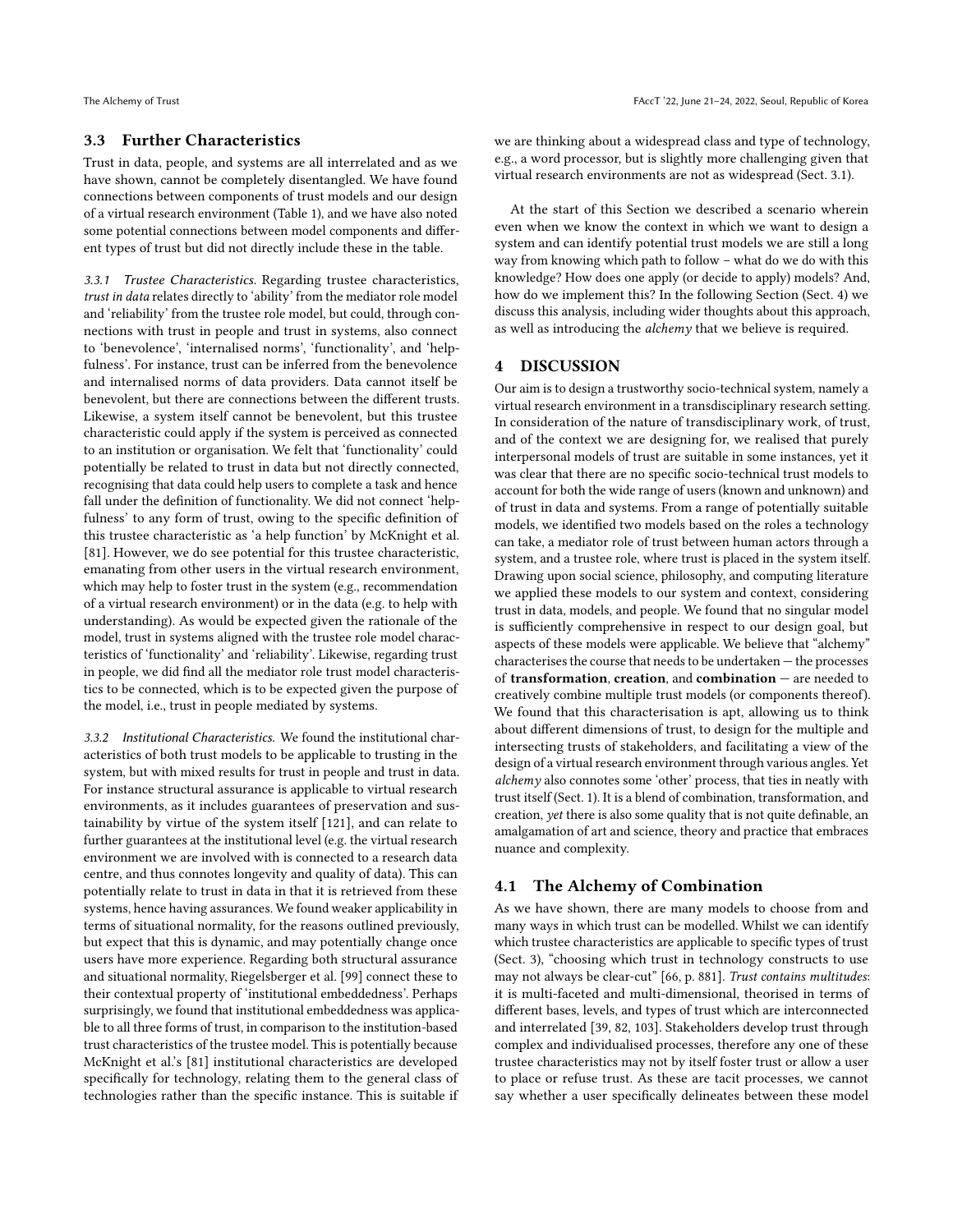components, e.g., selecting a system because it exhibits ability, or if they simply just experience trust [\[54\]](#page-10-40). Any model, if used as a base to design, should be reflective of these considerations. Given this, how do we reconstruct these pieces of models into something that is logically and conceptually consistent, and that helps us to model trust in our specific context?

A virtual research environment can be perceived as a trustee or a mediator (or both) as virtual research environments can potentially be the objects of trust themselves; contain data and models which can also be objects of trust; and can, when designed for, enable communication between users. Upon reflection of the application represented within this paper, we believe that models should be combined, but that greater consideration is required when doing so — deciding which role a technology will take can impact on design choices and trust models  $[66, 107]$  $[66, 107]$  $[66, 107]$  – so too can the combination of these roles. Is this a case of taking multiple model components and combining them into one model, or is a greater level of finesse (matching the intricacy and reality of trust) required? How does one creatively adapt existing trust models to successfully design? We argue that a *creative alchemy across models* is required. Even though both models' trustee characteristics have been linked to the characteristics of the ABI model [\[78\]](#page-10-16) (Sect. [2\)](#page-1-0), we found that these apply very differently and therefore, both characteristics e.g. 'ability' and 'functionality', will be required and can be framed as one singular trustee characteristic, but must be differentiated in terms of trust in people, a system, or in data. The mediator role model allowed us to subsume components from the trustee role model, e.g., structural assurance and situational normality into institutional embeddedness. Yet, the model alone does not contain all the components we feel resemble the design of a virtual research environment in transdisciplinary research. We have, as part of further work, begun to consider how these models work empirically, considering how a combined model accounts for different users and different trusts, and further undiscovered components. Thus far, we have found that this is a fruitful endeavour but to enact any model into design requires further transformation.

#### 4.2 The Alchemy of Transformation

Through this design process we have found that even when a model or models have been selected and are applicable to our system, how does one go from selecting a model or models to translating those into design? Models are useful tools for explaining and understanding phenomena, especially with trust, which can be an ostensibly complex concept at times. However, all models are "necessarily imperfect representations of the rich phenomenon humans understand as trust" [\[76,](#page-10-2) p. 3]. Given this, how do we translate a model into features, without simply producing a list of requirements or guidelines to tick? Both models' authors [\[81,](#page-10-15) [99\]](#page-11-1) point to specific technological features that can be used to 'signal' characteristics. As we have highlighted, there are multiple stakeholders who use multiple modes and means to trust and so we argue that alchemy is necessary for the features of a system too, especially given that each discipline and project is different, and has different norms and needs, flexibility and user-definition will also be a necessity [\[15,](#page-9-4) [74,](#page-10-41) [95,](#page-11-37) [120\]](#page-11-38). Models, we found, do not take account of users

and their practice, and can become unwieldy when we try to slot these into a neat and concise model-shape.

We have begun to think about this next stage of work. We do not view models as lacking utility, they have been useful in this work, analytically guiding us to consider trust from multiple angles and through various perspectives. However, we do dispute the use of models as the end point of any trustworthy design work. The metaphor of alchemy has allowed us to develop and advance our thinking about trust, we cannot simply take a model 'off the shelf' and insert this into a given context nor can we simply import features and expect a beneficial outcome in terms of trustworthy systems. We argue that the same is true of features. As an approach, alchemy acts as a useful bridge between models – which can often feel prescriptive and rigid – and design – which is flexible and open-ended. There is something distinctly two-dimensional about models. What we long for is a more tactile representation of trust, to pick them up, deconstruct them, mould them into a new shape according to not only the context but the different trusts for different stakeholders within this context. Whilst we have not considered further transformation within our paper, this is one line of future work we hope to explore, investigating the potential of patterns [\[59\]](#page-10-14) and affordances [\[66,](#page-10-19) [114\]](#page-11-3) alongside and in combination with models as a complete reflection of an alchemistic approach to designing for trust.

#### 4.3 The Alchemy of Creation

We must also consider what these models return when translated to a specific context. We found that in combination these models were suited to a socio-technical system, particularly because of the mediator role trust model of technology. However whilst both models use social-psychological approaches to trust [\[81,](#page-10-15) [99\]](#page-11-1) — meaning that characteristics are perceptive not objective [\[81\]](#page-10-15), that the perfect information to make a rational decision is unattainable [\[12,](#page-9-15) [44,](#page-10-38) [70,](#page-10-6) [110\]](#page-11-28) and that trust involves a mix of both emotion and cognition and is partly non-rational [\[19,](#page-9-35) [44,](#page-10-38) [65,](#page-10-42) [68,](#page-10-20) [70,](#page-10-6) [72,](#page-10-43) [81,](#page-10-15) [85,](#page-10-44) [88,](#page-11-39) [119\]](#page-11-40) this does not relay to the end model. Whilst elements of affective trust are included, cognitive trust is the most prevalent. The focus on intelligility and explainability within recent trust literature (particularly in AI) point towards certain cognitive aspects of trust models, but trust is not purely cognitive. We are therefore interested in exploring how we can model affective trust more fruitfully. Trust in data, as we have shown, is not solely about the characteristics of the data and understanding the data through supplementary information, trust in data also involves trust in people, e.g., where a full consideration or understanding of available information may be not be required if trust in the reputation of the data producer. Along these lines, we will also consider missing components from these models when combined. For instance, transparency has been added to the ABI model in other adaptations [\[93\]](#page-11-18), and Yakel et al. [\[121\]](#page-11-36) mention transparency as one of their four indicators of trust in data repositories. Thus, we see this as a potential avenue for future investigation – particularly amongst different stakeholders and their conceptions of trust. In a similar vein, we found that trust in data is mediated by trust in people and trust in systems, but that there are model components where trust is placed in data directly.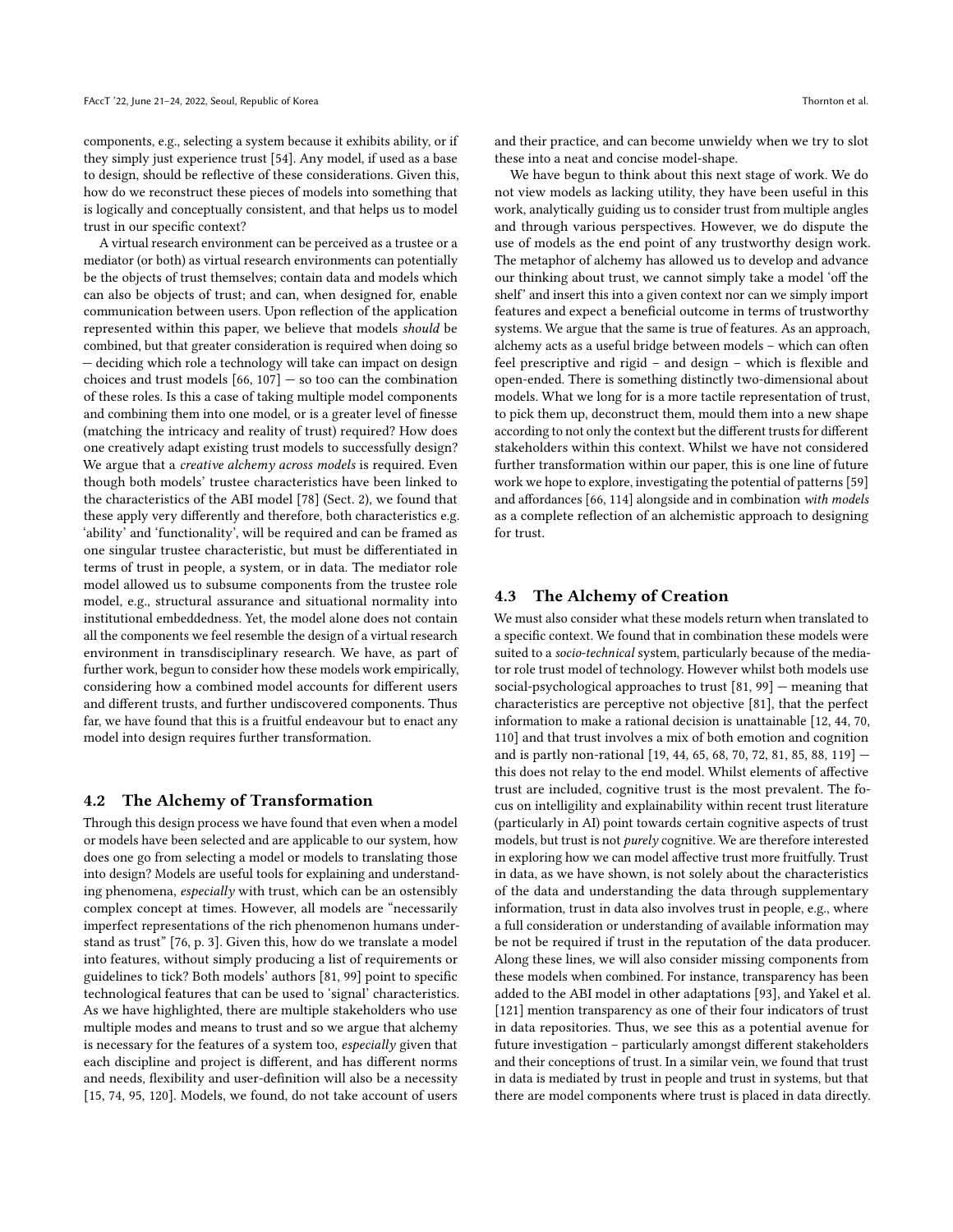Therefore we will also seek to include models of trust in data, following the process described within this paper in an attempt to further advance our thinking and successfully achieve our design goal.

## 4.4 The Creative Act of Alchemy

Finally, we turn to the approach we have presented in this paper. The models that we have analysed are applied to a specific version of a virtual research environment. A key point we have sought to emphasise in our paper is that, precisely because trust is specific and dynamic, designers need to creatively apply trust models to their own contexts. We found that the mediator role trust model by Riegelsberger et al. [\[99\]](#page-11-1), was much easier to apply to our context in terms of applying institutional and trustee characteristics but this may not be the case for other systems. As discussed above, we found that the institutional (contextual) properties of the mediator role model [\[99,](#page-11-1) Fig. 5, p. 399] were easier to apply than the trustee model [\[81,](#page-10-15) Fig. 2, p. 12], owing to the definition of technological structural assurance and technological situational normality [\[81\]](#page-10-15), because virtual research environments are not as widespread as other forms of technology to which the model could be applied. Additionally, if there was not such a strong institutional context in which the system sits, the results — and hence the resulting model — would be different. We found however, that despite this strength, these institutional characteristics of the trustee model privilege certain types of stakeholders. For instance, temporal and social embeddedness applies to trustors and trustees that are expected to be members of these communities for the foreseeable future [\[99\]](#page-11-1). This therefore applies to core groups, such as specific scientific disciplines in our context, but may not necessarily help a data producer to trust that their data is being used correctly by an unidentifiable person who is not part of said community, or for an unconnected data user to identify institutional signals. In sum, we believe that the mediator model speaks to the design of socio-technical much better than the trustee role, if we were comparing the two and deciding which model to follow. However, following the alchemic approach offered here, there does not have to be a choice between two models, and it is feasible — if compatible and coherent — to combine models to fully reflect a design context.

We encourage designers to become alchemists of trust to enable a new way of thinking and of designing. This approach has been freeing, we found that it was challenging to work with models as — even though models are necessarily imperfect and general representations of reality and we would not expect to find a perfect model already in existence — we could not see a single model that could provide a structure for our theoretical and empirical undertakings when designing a trustworthy socio-technical system. Following this process has enabled us to experiment with models in a way that we have not found within the literature, where trust models are often treated as ground truth and proliferate in much the same form with minor adaptations in different contexts. We therefore borrow from data science, wherein ensemble models are often created, and apply this to a social science-based information system design process. We believe that our approach is suitable to the goal of design and this approach is suitable to other system design, allowing system designers to question and think about

the challenges found in system design when it pertains to trust. Whilst many of the trust models and adaptations we reviewed used statistical methods (e.g., [\[66,](#page-10-19) [81,](#page-10-15) [107\]](#page-11-7)), we have found this conceptual approach (similar to [\[99\]](#page-11-1)) fruitful, and one which we hope to empirically test in the future.

## 5 CONCLUSION

Well-placed trust is essential for ensuring the success of transdisciplinary research and the ability to address complex and wideranging societal challenges: interpersonal co-located trust is extensively modelled within trust literature, yet virtual trust between users, and trust in data and in systems are also of importance in socio-technical design. Addressing these different trusts in design is complicated, trust is slippery and is challenging to define and design for — even for those well-versed in trust literature, the different types, bases, levels, and models of trust are admittedly confusing. Models of trust are useful to understand and explain such complex phenomena, yet there are few models one can utilise. Designers, we argue, must face the challenge of trust head on, but there is often no clear route one can take.

We have proposed  $alchemy$  as an apt metaphor of the process involved in successfully designing for trust, wherein designers can become alchemists of trust, transforming, creating, and combining models tailored to their specific context, and creatively considering both stakeholders and their multiple trusts. Within this paper we have provided some illumination and clarity by consolidating relevant trust literature pertaining to socio-technical information systems and have demonstrated an approach that can account for the complexities and dimensions of trust [\[114\]](#page-11-3). This approach speaks to the concept of trust itself  $-$  often considered mythical [\[88\]](#page-11-39) and elusive  $[14]$  – there is great deal of subtle variance and nuance within 'trust' that we don't have a good language for describing. The use of 'alchemy' has facilitated a much richer exploration of the nature of trust models in a design context and has advanced our thinking greatly.

In future work, we aim to build upon this paper, by producing a fully developed model, combining this with other design theories, in particular looking towards affordances [\[114\]](#page-11-3), and transforming beyond flat, two-dimensional representations of trust to fully account for multiple stakeholders and multiple trusts. We plan to empirically test the outcomes of this to inform the design of a virtual research environment, and investigate the the ways in which models can be useful to the design process, and sufficiently capture the reality of trust for various stakeholders. We hope that our work can enable system designers to creatively engage with the trust literature, to identify potential models rather than relying upon a singular model, and to have the confidence to combine them. In this way, as alchemists of trust, designers can successfully attend to present, known users and future, unknown users.

#### ACKNOWLEDGMENTS

We would like to thank the reviewers for their feedback. The first author would also like to thank EPSRC (Grant number: EP/R512564/1) and the Data Science Institute at Lancaster for their continued support.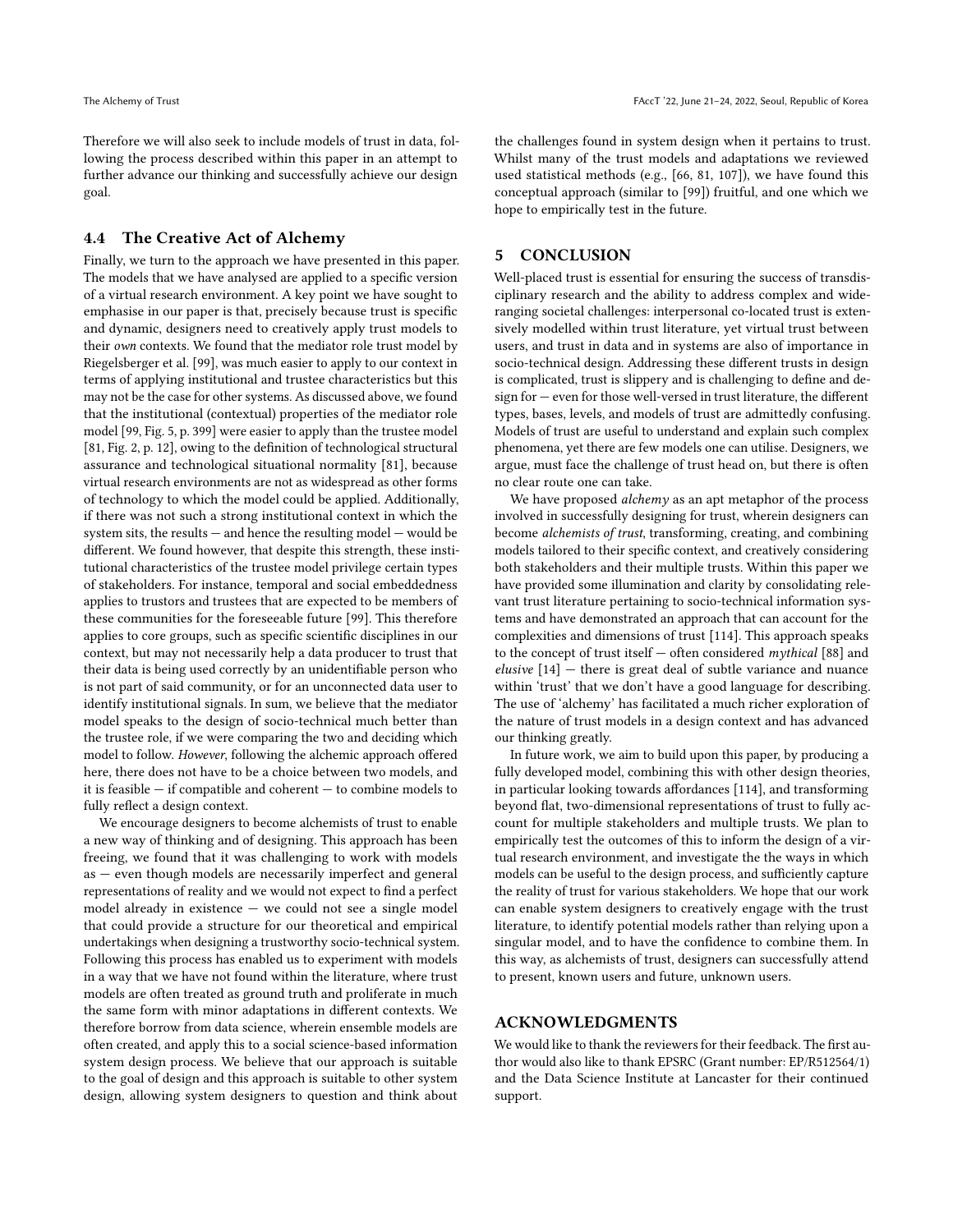FAccT '22, June 21–24, 2022, Seoul, Republic of Korea Thornton et al. and the Second League Thornton et al.

#### **REFERENCES**

- <span id="page-9-20"></span>[1] Gerrit Anders, Hella Seebach, Jan-Philipp Steghöfer, Wolfgang Reif, Elisabeth André, Jörg Hähner, Christian Müller-Schloer, and Theo Ungerer. 2016. The Social Concept of Trust as Enabler for Robustness in Open Self-Organising Systems. Springer International Publishing, Cham, 1–16. [https://doi.org/10.1007/978-3-](https://doi.org/10.1007/978-3-319-29201-4_1) [319-29201-4\\_1](https://doi.org/10.1007/978-3-319-29201-4_1)
- <span id="page-9-27"></span>[2] Bob Anderson and Wes Sharrock. 1992. Can Organisations Afford Knowledge?. In Conference on Computer Supported Cooperative Work, Vol. 1. Association for Computing Machinery, New York, NY, USA, 143–161. Issue 3. [https://doi.org/](https://doi.org/10.1007/BF00752436) [10.1007/BF00752436](https://doi.org/10.1007/BF00752436)
- <span id="page-9-26"></span>Annette Baier. 1986. Trust and Antitrust. Ethics 96, 2 (1986), 231-260. [https:](https://doi.org/10.1086/292745) [//doi.org/10.1086/292745](https://doi.org/10.1086/292745)
- <span id="page-9-10"></span>[4] Karen S. Baker and Lynn Yarmey. 2009. Data Stewardship: Environmental Data Curation and a Web-of-Repositories. International Journal of Digital Curation 4 (2009), 12–27. Issue 2.<https://doi.org/10.2218/ijdc.v4i2.90>
- <span id="page-9-1"></span>[5] Bernard Barber. 1983. The Logic and Limits of Trust. Rutgers University Press, New Brunswick, NJ.
- <span id="page-9-8"></span>[6] Michelle Barker, Silvia Delgado Olabarriaga, Nancy Wilkins-Diehr, Sandra Gesing, Daniel S. Katz, Shayan Shahand, Scott Henwood, Tristan Glatard, Keith Jeffery, Brian Corrie, Andrew Treloar, Helen Glaves, Lesley Wyborn, Neil P. Chue Hong, and Alessandro Costa. 2019. The Global Impact of Science Gateways, Virtual Research Environments and Virtual Laboratories. Future Generation Computer Systems 95 (2019), 240–248.<https://doi.org/10.1016/j.future.2018.12.026>
- <span id="page-9-13"></span>[7] Jo Bates, Yu-Wei Lin, and Paula Goodale. 2016. Data Journeys: Capturing the Socio-material Constitution of Data Objects and Flows. Big Data & Society 3, 2 (2016).<https://doi.org/10.1177/2053951716654502>
- <span id="page-9-28"></span>[8] Gordon Baxter and Ian Sommerville. 2010. Socio-technical Systems: From Design Methods to Systems Engineering. Interacting with Computers 23, 1 (2010), 4–17.<https://doi.org/10.1016/j.intcom.2010.07.003>
- <span id="page-9-25"></span>[9] Izak Benbasat and Weiquan Wang. 2005. Trust In and Adoption of Online Recommendation Agents. J. Assoc. Inf. Syst. 6, 3 (2005), 4. [https://aisel.aisnet.](https://aisel.aisnet.org/jais/vol6/iss3/4/) [org/jais/vol6/iss3/4/](https://aisel.aisnet.org/jais/vol6/iss3/4/)
- <span id="page-9-6"></span>[10] Jeremy P. Birnholtz and Matthew J. Bietz. 2003. Data at Work: Supporting Sharing in Science and Engineering. In Proceedings of the 2003 International ACM SIGGROUP Conference on Supporting Group Work (Sanibel Island, Florida, USA) (GROUP '03). Association for Computing Machinery, New York, NY, USA, 339–348.<https://doi.org/10.1145/958160.958215>
- <span id="page-9-11"></span>[11] Gordon Blair, Richard Bassett, Lucy Bastin, Lindsay Beevers, Maribel Isabel Borrajo, Mike Brown, Sarah Dance, Ada Dionescu, Liz Edwards, Maria Angela Ferrario, Rob Fraser, Harriet Fraser, Simon Gardner, Peter Henrys, Tony Hey, Stuart Homann, Chantal Huijbers, James Hutchison, Philip Jonathan, Rob Lamb, Sophie Laurie, Amber Leeson, David Leslie, Mal McMillan, Vatsala Nundloll, Oluwole Oyebamiji, Jordan Phillipson, Vicky Pope, Rachel Prudden, Stefan Reis, Maria Salama, Faiza Samreen, Dino Sejdinovic, William Simm, Roger Street, Lauren Thornton, Ross Towe, Joshua Vande Hey, Massimo Vieno, Joanne Waller, and John Watkins. 2021. The Role of Digital Technologies in Responding to the Grand Challenges of the Natural Environment: The Windermere Accord. Patterns 2, 1 (2021).<https://doi.org/10.1016/j.patter.2020.100156>
- <span id="page-9-15"></span>[12] Kirsimarja Blomqvist. 1997. The Many Faces of Trust. Scandinavian Journal of Management 13, 3 (1997), 271–286. [https://doi.org/10.1016/S0956-5221\(97\)84644-](https://doi.org/10.1016/S0956-5221(97)84644-1) [1](https://doi.org/10.1016/S0956-5221(97)84644-1)
- <span id="page-9-31"></span>[13] Christine L. Borgman. 2007. Scholarship in the Digital Age: Information, Infrastructure, and the Internet. MIT Press.
- <span id="page-9-2"></span>[14] Vinny Cahill, Elizabeth Gray, Jean-Marc Seigneur, Christian D. Jensen, Yong Chen, Brian Shand, Nathan Dimmock, Andy Twigg, Jean Bacon, Colin English, Waleed Wagealla, Sotirios Terzis, Paddy Nixon, Giovanna di Marzo Serugendo, Ciarán Bryce, Marco Carbone, Karl Krukow, and Mogens Nielsen. 2003. Using Trust for Secure Collaboration in Uncertain Environments. IEEE Pervasive Computing 2, 3 (2003), 52–61.<https://doi.org/10.1109/MPRV.2003.1228527>
- <span id="page-9-4"></span>[15] Leonardo Candela, Donatella Castelli, and Pasquale Pagano. 2013. Virtual Research Environments: An Overview and a Research Agenda. Data Science Journal 12 (2013), 75–81.<https://doi.org/10.2481/dsj.GRDI-013>
- <span id="page-9-14"></span>[16] Samuelle Carlson and Ben Anderson. 2007. What Are Data? The Many Kinds of Data and Their Implications for Data Re-Use. Journal of Computer-Mediated Communication 12, 2 (2007), 635–651. [https://doi.org/10.1111/j.1083-6101.2007.](https://doi.org/10.1111/j.1083-6101.2007.00342.x) [00342.x](https://doi.org/10.1111/j.1083-6101.2007.00342.x)
- <span id="page-9-21"></span>[17] Cristiano Castelfranchi and Rino Falcone. 2016. Trust & Self-Organising Sociotechnical Systems. In Trustworthy Open Self-Organising Systems, Wolfgang Reif, Gerrit Anders, Hella Seebach, Jan-Philipp Steghöfer, Elisabeth André, Jörg Hähner, Christian Müller-Schloer, and Theo Ungerer (Eds.). Springer, 209–229. [https://doi.org/10.1007/978-3-319-29201-4\\_8](https://doi.org/10.1007/978-3-319-29201-4_8)
- <span id="page-9-7"></span>[18] George Chin and Carina S. Lansing. 2004. Capturing and Supporting Contexts for Scientific Data Sharing via the Biological Sciences Collaboratory. In Proceedings of the 2004 ACM Conference on Computer Supported Cooperative Work (Chicago, Illinois, USA) (CSCW '04). Association for Computing Machinery, New York, NY, USA, 409–418.<https://doi.org/10.1145/1031607.1031677>
- <span id="page-9-35"></span>[19] David Clark. 2014. The Role of Trust in Cyberspace. In Trust, Computing, and Society, Richard H. Harper (Ed.). Cambridge University Press, Cambridge, Chapter 2, 17–37.<https://doi.org/10.1017/CBO9781139828567.005>
- <span id="page-9-17"></span>[20] Piotr Cofta. 2007. Confidence, Trust and Identity. BT Technology Journal 25, 2 (2007), 173–178.<https://doi.org/10.1007/s10550-007-0042-4>
- <span id="page-9-18"></span>[21] Cynthia L. Corritore, Beverly Kracher, and Susan Wiedenbeck. 2003. On-line Trust: Concepts, Evolving Themes, A Model. International Journal of Human-Computer Studies 58, 6 (2003), 737–758. [https://doi.org/10.1016/S1071-5819\(03\)](https://doi.org/10.1016/S1071-5819(03)00041-7) [00041-7](https://doi.org/10.1016/S1071-5819(03)00041-7)
- <span id="page-9-37"></span>[22] Ana Cristina Costa, C. Ashley Fulmer, and Neil R. Anderson. 2017. Trust in Work Teams: An Integrative Review, Multilevel Model, and Future Directions. Journal of Organizational Behavior 39, 2 (2017), 169–184. [https://doi.org/10.](https://doi.org/10.1002/job.2213) [1002/job.2213](https://doi.org/10.1002/job.2213)
- <span id="page-9-9"></span>[23] Melissa H. Cragin and Kalpana Shankar. 2006. Scientific Data Collections and Distributed Collective Practice. Computer Supported Cooperative Work 15 (2006), 185–204.<https://doi.org/10.1007/s10606-006-9018-z>
- <span id="page-9-29"></span>[24] Matthew C. Davis, Rose Challenger, Dharshana N.W. Jayewardene, and Chris W. Clegg. 2014. Advancing Socio-Technical Systems Thinking: A Call for Bravery. Applied Ergonomics 45, 2, Part A (2014), 171–180. [https://doi.org/10.1016/j.](https://doi.org/10.1016/j.apergo.2013.02.009) [apergo.2013.02.009](https://doi.org/10.1016/j.apergo.2013.02.009)
- <span id="page-9-5"></span>[25] David De Roure, Carole Goble, Jiten Bhagat, Don Cruickshank, Antoon Goderis, Danius Michaelides, and David Newman. 2008. myExperiment: Defining the Social Virtual Research Environment. In 2008 IEEE Fourth International Conference on eScience. 182–189.<https://doi.org/10.1109/eScience.2008.86>
- <span id="page-9-24"></span>[26] Graham Dietz and Deanne N. Den Hartog. 2006. Measuring Trust Inside Organisations. Personnel Review 35, 5 (2006), 557–588. [https://doi.org/10.1108/](https://doi.org/10.1108/00483480610682299) [00483480610682299](https://doi.org/10.1108/00483480610682299)
- <span id="page-9-0"></span>[27] Natasha Dwyer, Anirban Basu, and Stephen Marsh. 2013. Reflections on Measuring the Trust Empowerment Potential of a Digital Environment. In Trust Management VII (IFIP Advances in Information and Communication Technology, Vol. 401), M. Carmen Fernández Gago, Fabio Martinelli, Siani Pearson, and Isaac Agudo (Eds.). Springer, 127–135. [https://doi.org/10.1007/978-3-642-38323-6\\_9](https://doi.org/10.1007/978-3-642-38323-6_9)
- <span id="page-9-30"></span>[28] Natasha Dwyer and Stephen Marsh. 2016. To Trust or Distrust: Has a Digital Environment Empowered Users to Proceed on Their Own Terms? In Trustworthy Open Self-Organising Systems, Wolfgang Reif, Gerrit Anders, Hella Seebach, Jan-Philipp Steghöfer, Elisabeth André, Jörg Hähner, Christian Müller-Schloer, and Theo Ungerer (Eds.). Springer, 231–244. [https://doi.org/10.1007/978-3-319-](https://doi.org/10.1007/978-3-319-29201-4_9) [29201-4\\_9](https://doi.org/10.1007/978-3-319-29201-4_9)
- <span id="page-9-36"></span>[29] Thomas Erickson and Wendy A. Kellogg. 2000. Social Translucence: An Approach to Designing Systems That Support Social Processes. ACM Transactions on Computer-Human Interaction 7, 1 (2000), 59–83. [https://doi.org/10.1145/](https://doi.org/10.1145/344949.345004) [344949.345004](https://doi.org/10.1145/344949.345004)
- <span id="page-9-22"></span>[30] Charles Ess. 2014. Trust, Social Identity, and Computation. In Trust, Computing, and Society, Richard H. Harper (Ed.). Cambridge University Press, Cambridge, Chapter 9, 199–226.<https://doi.org/10.1017/CBO9781139828567.013>
- <span id="page-9-32"></span>[31] Ixchel M. Faniel, Rebecca D. Frank, and Elizabeth Yakel. 2019. Context from the Data Reuser's Point of View. Journal of Documentation 75 (2019), 1274–1297. Issue 6.<https://doi.org/10.1108/JD-08-2018-0133>
- [32] Ixchel M. Faniel and Trond E. Jacobsen. 2010. Reusing Scientific Data: How Earthquake Engineering Researchers Assess the Reusability of Colleagues' Data. Computer Supported Cooperative Work 3 (2010), 355–375. Issue 19. [https://doi.](https://doi.org/10.1007/s10606-010-9117-8) [org/10.1007/s10606-010-9117-8](https://doi.org/10.1007/s10606-010-9117-8)
- <span id="page-9-33"></span>[33] Ixchel M. Faniel, Adam Kriesberg, and Elizabeth Yakel. 2016. Social Scientists' Satisfaction with Data Reuse. Journal of the Association for Information Science and Technology 67 (2016), 1404–1416. Issue 6.<https://doi.org/10.1002/asi.23480>
- <span id="page-9-12"></span>[34] Ixchel M. Faniel and Ann Zimmerman. 2011. Beyond the Data Deluge: A Research Agenda for Large-Scale Data Sharing and Reuse. International Journal of Digital Curation 6 (2011), 58–69. Issue 1.<https://doi.org/10.2218/ijdc.v6i1.172>
- <span id="page-9-34"></span>[35] Kathleen Fear and Devan Ray Donaldson. 2012. Provenance and Credibility in Scientific Data Repositories. Archival Science 12, 3 (2012), 319–339. [https:](https://doi.org/10.1007/s10502-012-9172-7) [//doi.org/10.1007/s10502-012-9172-7](https://doi.org/10.1007/s10502-012-9172-7)
- <span id="page-9-23"></span>[36] Ivan Flechais, Jens Riegelsberger, and M. Angela Sasse. 2005. Divide and Conquer: The Role of Trust and Assurance in the Design of Secure Socio-Technical Systems. In Proceedings of the 2005 Workshop on New Security Paradigms (Lake Arrowhead, California) (NSPW '05). Association for Computing Machinery, New York, NY, USA, 33–41.<https://doi.org/10.1145/1146269.1146280>
- <span id="page-9-19"></span>[37] Batya Friedman, Peter H. Khan, and Daniel C. Howe. 2000. Trust Online. Commun. ACM 43, 12 (2000), 34–40.<https://doi.org/10.1145/355112.355120>
- <span id="page-9-38"></span>[38] Francis Fukuyama. 1995. Trust: The Social Virtues and the Creation of Prosperity. Free Press, New York City, NY.
- <span id="page-9-39"></span>[39] Ashley Fulmer and Kurt Dirks. 2018. Multilevel Trust: A Theoretical and Practical Imperative. Journal of Trust Research 8, 2 (2018), 137-141. [https:](https://doi.org/10.1080/21515581.2018.1531657) [//doi.org/10.1080/21515581.2018.1531657](https://doi.org/10.1080/21515581.2018.1531657)
- <span id="page-9-3"></span>[40] Diego Gambetta. 1988. Foreword. In Trust: Making and Breaking of Cooperative Relations, Diego Gambetta (Ed.). Basil Blackwell, Oxford, UK, ix–xii.
- <span id="page-9-16"></span>[41] David Gefen, Izak Benbasat, and Paul A. Pavlou. 2008. A Research Agenda for Trust in Online Environments. Journal of Management Information Systems 24, 4 (2008), 275–286.<http://www.jstor.org/stable/40398920>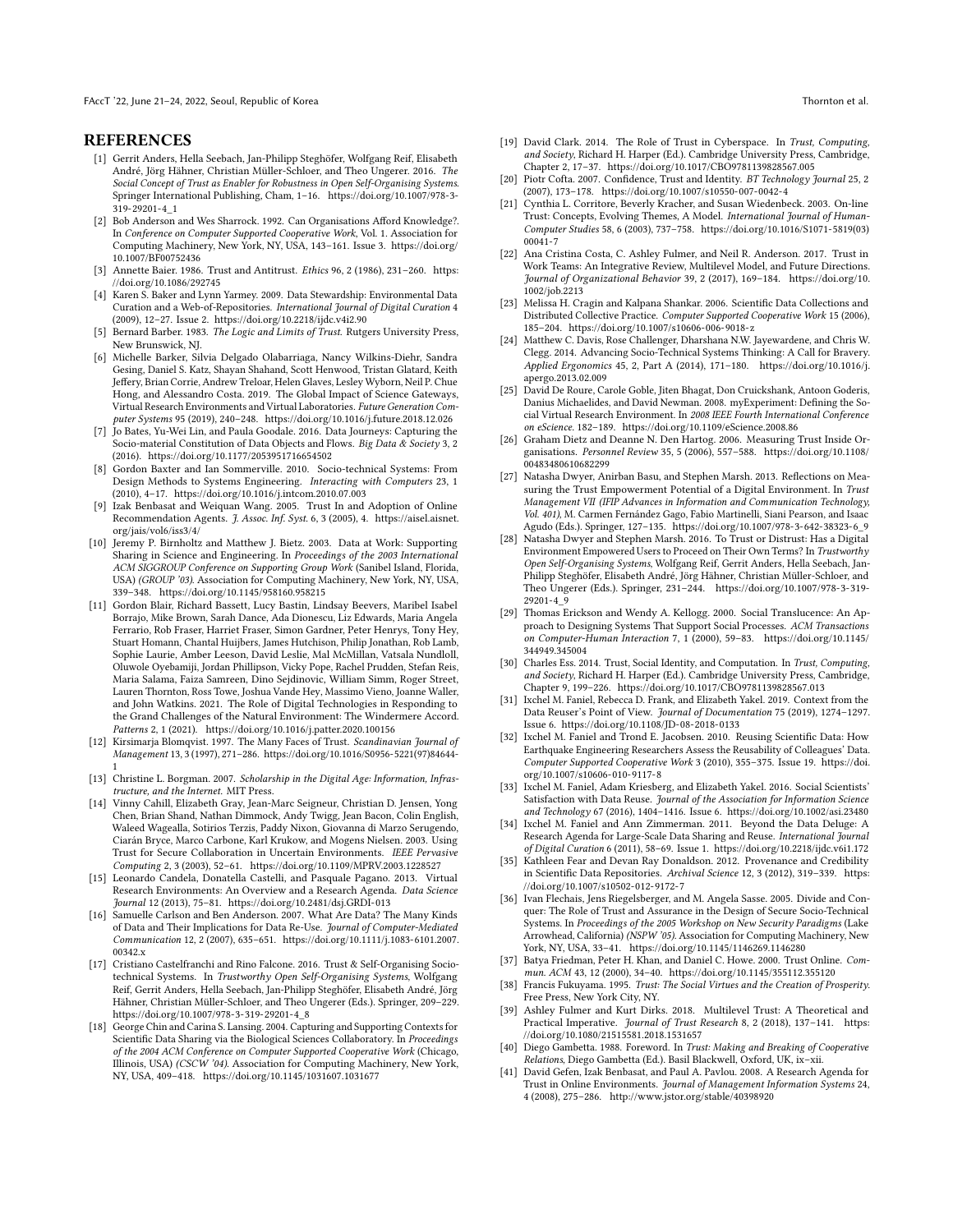- <span id="page-10-30"></span>[42] David Gefen, Elena Karahanna, and Detmar W. Straub. 2003. Trust and TAM in Online Shopping: An Integrated Model. MIS Quarterly 27, 1 (2003), 51–90. <http://www.jstor.org/stable/30036519>
- <span id="page-10-22"></span>[43] David Gefen and Detmar W. Straub. 2004. Consumer Trust in B2C e-Commerce and the Importance of Social Presence: Experiments in e-Products and e-Services. Omega 32, 6 (2004), 407–424.<https://doi.org/10.1016/j.omega.2004.01.006>
- <span id="page-10-38"></span><span id="page-10-0"></span>[44] Anthony Giddens. 1990. The Consequences of Modernity. Polity Press. [45] Alyssa Glass, Deborah L. McGuinness, and Michael Wolverton. 2008. To-
- ward Establishing Trust in Adaptive Agents. In Proceedings of the 13th International Conference on Intelligent User Interfaces (Gran Canaria, Spain) (IUI '08). Association for Computing Machinery, New York, NY, USA, 227–236. <https://doi.org/10.1145/1378773.1378804>
- <span id="page-10-25"></span>[46] Richard H. Harper. 2014. Reflections on Trust, Computing, and Society. In Trust, Computing, and Society, Richard H. Harper (Ed.). Cambridge University Press, Cambridge, Chapter 13, 299–338. [https://doi.org/10.1017/CBO9781139828567.](https://doi.org/10.1017/CBO9781139828567.018) [018](https://doi.org/10.1017/CBO9781139828567.018)
- <span id="page-10-28"></span>[47] Morten Hertzum, Hans H.K Andersen, Verner Andersen, and Camilla B Hansen. 2002. Trust in Information Sources: Seeking Information from People, Documents, and Virtual Agents. Interacting with Computers 14, 5 (2002), 575–599. [https://doi.org/10.1016/S0953-5438\(02\)00023-1](https://doi.org/10.1016/S0953-5438(02)00023-1)
- <span id="page-10-29"></span>[48] Hartmut Hoehle, Sid Huff, and Sigi Goode. 2012. The Role of Continuous Trust in Information Systems Continuance. Journal of Computer Information Systems 52, 4 (2012), 1–9. [https://www.tandfonline.com/doi/abs/10.1080/08874417.2012.](https://www.tandfonline.com/doi/abs/10.1080/08874417.2012.11645571) [11645571](https://www.tandfonline.com/doi/abs/10.1080/08874417.2012.11645571)
- <span id="page-10-9"></span>[49] Michael Hollaway, Graham Dean, Gordon Blair, Mike Brown, Pete Henrys, and John Watkins. 2020. Tackling the Challenges of 21st Open Science and Beyond: A Data Science Lab Approach. Patterns (2020). [https://doi.org/10.1016/j.patter.](https://doi.org/10.1016/j.patter.2020.100103) [2020.100103](https://doi.org/10.1016/j.patter.2020.100103)
- <span id="page-10-37"></span>[50] Corey Jackson, Kevin Crowston, Carsten Østerlund, and Mahboobeh Harandi. 2018. Folksonomies to Support Coordination and Coordination of Folksonomies. Comput. Supported Coop. Work 27, 3–6 (Dec. 2018), 647–678. [https://doi.org/10.](https://doi.org/10.1007/s10606-018-9327-z) [1007/s10606-018-9327-z](https://doi.org/10.1007/s10606-018-9327-z)
- <span id="page-10-13"></span>[51] Alon Jacovi, Ana Marasović, Tim Miller, and Yoav Goldberg. 2021. Formalizing Trust in Artificial Intelligence: Prerequisites, Causes and Goals of Human Trust in AI. In Proceedings of the 2021 ACM Conference on Fairness, Accountability, and Transparency (Virtual Event, Canada) (FAccT '21). Association for Computing Machinery, New York, NY, USA, 624–635. [https://doi.org/10.1145/3442188.](https://doi.org/10.1145/3442188.3445923) [3445923](https://doi.org/10.1145/3442188.3445923)
- <span id="page-10-26"></span>[52] Ronald Jantz and Michael Giarlo. 2007. Digital Archiving and Preservation: Technologies and Processes for a Trusted Repository. Journal of Archival Organization 4, 1-2 (2007), 193–213. [https://doi.org/10.1300/J201v04n01\\_10](https://doi.org/10.1300/J201v04n01_10)
- <span id="page-10-10"></span>[53] Marina Jirotka, Rob Procter, Mark Hartswood, Roger Slack, Andrew Simpson, Catelijne Coopmans, Chris Hinds, and Alex Voss. 2005. Collaboration and Trust in Healthcare Innovation: The EDiaMoND Case Study. Computer Supported Cooperative Work 14, 4 (2005), 369–398. [https://doi.org/10.1007/s10606-005-](https://doi.org/10.1007/s10606-005-9001-0) [9001-0](https://doi.org/10.1007/s10606-005-9001-0)
- <span id="page-10-40"></span>[54] Gareth R. Jones and Jennifer M. George. 1998. The Experience and Evolution of Trust: Implications for Cooperation and Teamwork. The Academy of Management Review 23, 3 (1998), 531–546.<https://doi.org/10.2307/259293>
- <span id="page-10-24"></span>Simon Kaplan and Lesley Seebeck. 2001. Harnessing Complexity in CSCW. In Proceedings of the Seventh Conference on European Conference on Computer Supported Cooperative Work (Bonn, Germany) (ECSCW'01). Kluwer Academic Publishers, USA, 359–378. [https://link.springer.com/chapter/10.1007/0-306-](https://link.springer.com/chapter/10.1007/0-306-48019-0_19) [48019-0\\_19](https://link.springer.com/chapter/10.1007/0-306-48019-0_19)
- <span id="page-10-17"></span>[56] Kari Kelton, Kenneth R. Fleischmann, and William A. Wallace. 2008. Trust in Digital Information. Journal of the American Society for Information Science and Technology 59, 3 (2008), 363–374.<https://doi.org/10.1002/asi.20722>
- <span id="page-10-27"></span>[57] Bran Knowles. 2016. Emerging Trust Implications of Data-Rich Systems. IEEE Pervasive Computing 15, 4 (2016), 76–84.<https://doi.org/10.1109/MPRV.2016.68>
- <span id="page-10-1"></span>[58] Bran Knowles, Mike Harding, Lynne Blair, Nigel Davies, James Hannon, Mark Rouncefield, and John Walden. 2014. Trustworthy by Design. In Proceedings of the 17th ACM Conference on Computer Supported Cooperative Work & Social Computing (Baltimore, Maryland, USA) (CSCW '14). Association for Computing Machinery, New York, NY, USA, 1060–1071. [https://doi.org/10.1145/2531602.](https://doi.org/10.1145/2531602.2531699) [2531699](https://doi.org/10.1145/2531602.2531699)
- <span id="page-10-14"></span>[59] Bran Knowles, Mark Rouncefield, Mike Harding, Nigel Davies, Lynne Blair, James Hannon, John Walden, and Ding Wang. 2015. Models and Patterns of Trust. In Proceedings of the 18th ACM Conference on Computer Supported Cooperative Work & Social Computing (Vancouver, BC, Canada) (CSCW '15). Association for Computing Machinery, New York, NY, USA, 328–338. [https:](https://doi.org/10.1145/2675133.2675154) [//doi.org/10.1145/2675133.2675154](https://doi.org/10.1145/2675133.2675154)
- <span id="page-10-18"></span>[60] Kornelia Konrad, Gerhard Fuchs, and Jochen Barthel. 1999. Trust and Electronic Commerce More than a Technical Problem. In Proceedings of the 18th IEEE Symposium on Reliable Distributed Systems (SRDS '99). IEEE Computer Society, USA, 360.<https://doi.org/10.1109/RELDIS.1999.805124>
- <span id="page-10-34"></span>[61] Roderick Kramer. 2009. Rethinking trust. Harvard Business Review 87 (2009), 68–77.<https://hbr.org/2009/06/rethinking-trust>
- <span id="page-10-39"></span>[62] Frens Kroeger. 2017. FACEWORK: Creating Trust in Systems, Institutions, and Organisations. Cambridge Journal of Economics 41, 2 (2017), 487–514. <https://doi.org/10.1093/cje/bew038>
- <span id="page-10-32"></span>Frens Kroeger. 2019. Unlocking the Treasure Trove: How Can Luhmann's Theory of Trust Enrich Trust Research? Journal of Trust Research 9, 1 (2019), 110–124.<https://doi.org/10.1080/21515581.2018.1552592>
- <span id="page-10-33"></span>[64] Bernd Lahno. 2001. Institutional Trust: A Less Demanding Form of Trust? Revista Latinoamericana de Estudios Avanzados 15 (2001), 19–58.
- <span id="page-10-42"></span>[65] Bernd Lahno. 2001. On the Emotional Character of Trust. Ethical Theory and Moral Practice 4 (2001), 171–189.<https://doi.org/10.1023/A:1011425102875>
- <span id="page-10-19"></span>[66] Nancy Lankton, D. Harrison Mcknight, and John Tripp. 2015. Technology, Humanness, and Trust: Rethinking Trust in Technology. Journal of the Association for Information Systems 16 (2015), 880–918.<https://doi.org/10.17705/1jais.00411>
- <span id="page-10-23"></span>[67] John Lee and Neville Moray. 1992. Trust, Control Strategies and Allocation of Function in Human-Machine Systems. Ergonomics 35, 10 (1992), 1243–1270. <https://doi.org/10.1080/00140139208967392>
- <span id="page-10-20"></span>[68] John D. Lee and Katrina A. See. 2004. Trust in Automation: Designing for Appropriate Reliance. Human Factors 46, 1 (2004), 50–80. [https://doi.org/10.](https://doi.org/10.1518/hfes.46.1.50_30392) [1518/hfes.46.1.50\\_30392](https://doi.org/10.1518/hfes.46.1.50_30392)
- <span id="page-10-11"></span>[69] Roy J. Lewicki and Barbara Benedict Bunker. 1996. Developing and Maintaining Trust in Work Relationships. In Trust in Organizations: Frontiers of Theory and Research, Roderick M. Kramer and Tom Tyler (Eds.). SAGE Publications, Inc., Thousand Oaks, CA, Chapter 7, 114–139.<http://dx.doi.org/10.4135/9781452243610.n7>
- <span id="page-10-6"></span>[70] J. David Lewis and Andrew Weigert. 1985. Trust as a Social Reality. Social Forces 63, 4 (1985), 967–985.<https://doi.org/10.1093/sf/63.4.967>
- <span id="page-10-21"></span>[71] Xin Li, Traci J. Hess, and Joseph S. Valacich. 2008. Why Do We Trust New Technology? A Study of Initial Trust Formation with Organizational Information Systems. The Journal of Strategic Information Systems 17, 1 (2008), 39-71. [https:](https://doi.org/10.1016/j.jsis.2008.01.001) [//doi.org/10.1016/j.jsis.2008.01.001](https://doi.org/10.1016/j.jsis.2008.01.001)
- <span id="page-10-43"></span>[72] Chloe Lucas, Peat Leith, and Aidan Davison. 2015. How Climate Change Research Undermines Trust in Everyday Life: A Review. WIREs Climate Change 6, 1 (2015), 79–91.<https://doi.org/10.1002/wcc.320>
- <span id="page-10-7"></span>[73] Niklas Luhmann. 2017. Trust and Power. Polity Press, Cambridge.
- <span id="page-10-41"></span>[74] Stuart Macdonald and Luis Martinez-Uribe. 2010. Collaboration to Data Curation: Harnessing Institutional Expertise. New Review of Academic Librarianship 16, 1 (2010), 4–16.<https://doi.org/10.1080/13614533.2010.505823>
- <span id="page-10-31"></span>[75] Heather MacNeil. 2011. Trust and Professional Identity: Narratives, Counter-Narratives and Lingering Ambiguities. Archival Science 11, 3-4 (2011), 175–192. <https://doi.org/10.1007/s10502-011-9150-5>
- <span id="page-10-2"></span>[76] Stephen Marsh, Tosan Atele-Williams, Anirban Basu, Natasha Dwyer, Peter R. Lewis, Hector Miller-Bakewell, and Jeremy Pitt. 2020. Thinking about Trust: People, Process, and Place. Patterns 1, 3 (2020). [https://doi.org/10.1016/j.patter.](https://doi.org/10.1016/j.patter.2020.100039) [2020.100039](https://doi.org/10.1016/j.patter.2020.100039)
- <span id="page-10-12"></span>[77] Stephen Marsh and Mark R. Dibben. 2003. The Role of Trust in Information Science and Technology. Annual Review of Information Science and Technology 37 (2003), 465–498. Issue 1.<https://doi.org/10.1002/aris.1440370111>
- <span id="page-10-16"></span>[78] Roger C. Mayer, James H. Davis, and F. David Schoorman. 1995. An Integrative Model of Organizational Trust. The Academy of Management Review 20, 3 (1995), 709–734.<http://www.jstor.org/stable/258792>
- <span id="page-10-8"></span>[79] Daniel J. McAllister. 1995. Affect- and Cognition-Based Trust as Foundations for Interpersonal Cooperation in Organizations. The Academy of Management Journal 38, 1 (1995), 24–59.<https://www.jstor.org/stable/256727>
- <span id="page-10-3"></span>[80] Bill McEvily, Vincenzo Perrone, and Akbar Zaheer. 2003. Trust as an Organizing Principle. Organization Science 14, 1 (2003), 91–103. [https://doi.org/10.1287/](https://doi.org/10.1287/orsc.14.1.91.12814) [orsc.14.1.91.12814](https://doi.org/10.1287/orsc.14.1.91.12814)
- <span id="page-10-15"></span>[81] D. Harrison McKnight, Michelle Carter, Jason Bennett Thatcher, and Paul F. Clay. 2011. Trust in a Specific Technology: An Investigation of Its Components and Measures. ACM Trans. Manage. Inf. Syst. 2, 2, Article 12 (2011), 25 pages. <https://doi.org/10.1145/1985347.1985353>
- <span id="page-10-4"></span>[82] D. Harrison McKnight, Vivek Choudhury, and Charles Kacmar. 2002. Developing and Validating Trust Measures for e-Commerce: An Integrative Typology. Information Systems Research 13, 3 (2002), 334–359. [https://doi.org/10.1287/isre.](https://doi.org/10.1287/isre.13.3.334.81) [13.3.334.81](https://doi.org/10.1287/isre.13.3.334.81)
- <span id="page-10-35"></span>[83] D. Harrison McKnight, Larry L. Cummings, and Norman L. Chervany. 1998. Initial Trust Formation in New Organizational Relationships. The Academy of Management Review 23, 3 (1998), 473–490.<https://doi.org/10.2307/259290>
- <span id="page-10-5"></span>[84] Debra Meyerson, Karl E. Weick, and Roderick M. Kramer. 1996. Swift Trust and Temporary Groups. In Trust in Organizations: Frontiers of Theory and Research, Roderick M. Kramer and Tom Tyler (Eds.). SAGE Publications, Inc., Thousand Oaks, CA, 166–195.<https://doi.org/10.4135/9781452243610.n9>
- <span id="page-10-44"></span>[85] Guido Möllering. 2001. The Nature of Trust: From Georg Simmel to a Theory of Expectation, Interpretation and Suspension. Sociology 35, 2 (2001), 403–420. <https://doi.org/10.1177/S0038038501000190>
- <span id="page-10-36"></span>[86] Guido Möllering. 2005. Rational, Institutional and Active Trust: Just Do It!? In Trust Under Pressure: Empirical Investigations of Trust and Trust Building in Uncertain Circumstances, Katinka Bijlsma-Frankema and Rosalinde Klein Woolthuis (Eds.). Edward Elgar, Cheltenham, UK, Chapter 2, 17–36.